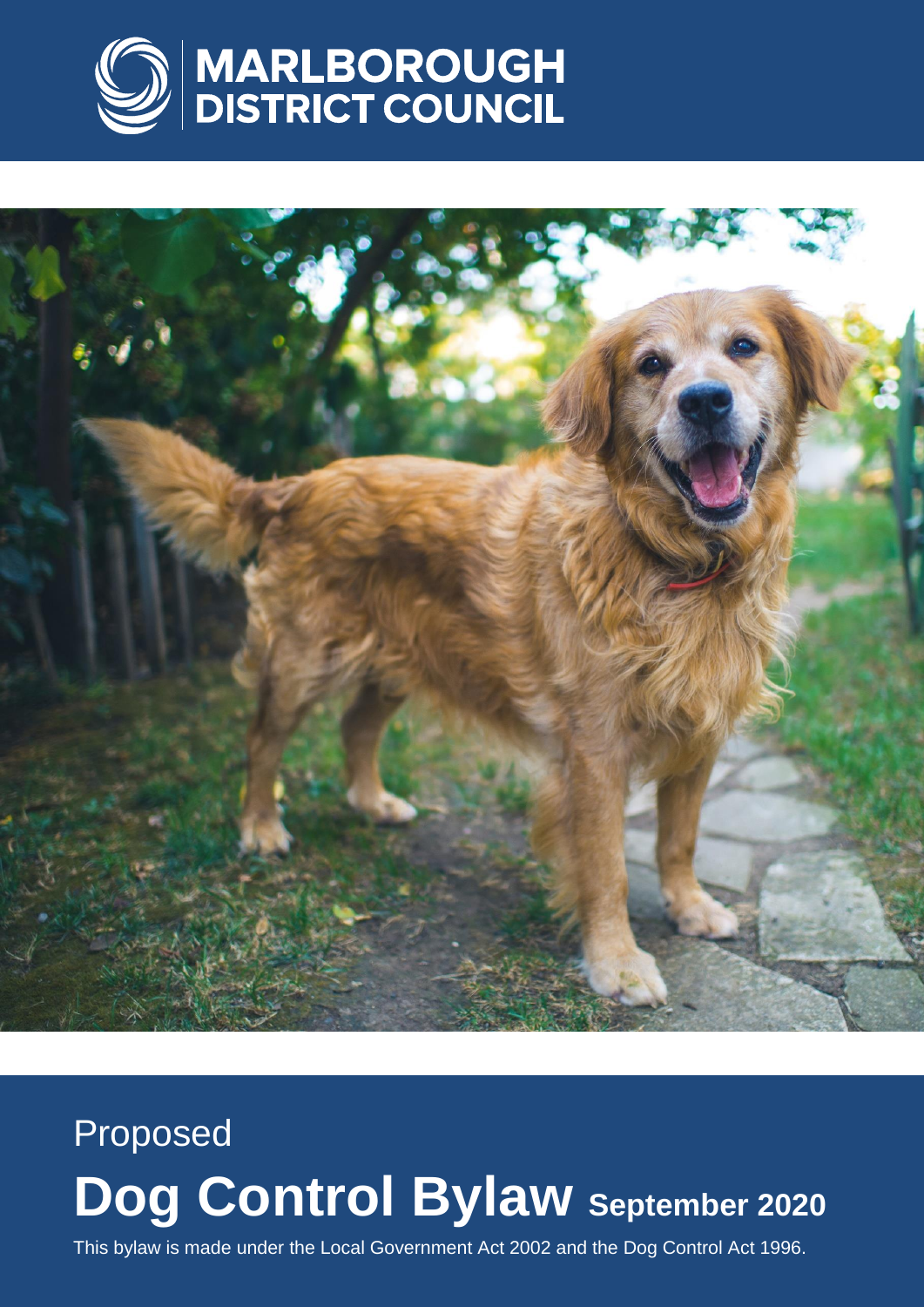#### **Contents**

| 3. Application<br>$\color{red} \textcolor{red} \textcolor{red} \textcolor{red} \textcolor{black} \textcolor{red} \textcolor{red} \textcolor{black} \textcolor{red} \textcolor{black} \textcolor{black} \textcolor{black} \textcolor{black} \textcolor{black} \textcolor{black} \textcolor{black} \textcolor{black} \textcolor{black} \textcolor{black} \textcolor{black} \textcolor{black} \textcolor{black} \textcolor{black} \textcolor{black} \textcolor{black} \textcolor{black} \textcolor{black} \textcolor{black} \textcolor{black} \textcolor{black} \textcolor{black} \textcolor{black} \textcolor{black} \textcolor{black} \textcolor{black} \textcolor{black} \textcolor{black$ |  |
|--------------------------------------------------------------------------------------------------------------------------------------------------------------------------------------------------------------------------------------------------------------------------------------------------------------------------------------------------------------------------------------------------------------------------------------------------------------------------------------------------------------------------------------------------------------------------------------------------------------------------------------------------------------------------------------------|--|

#### **Part 1**

#### **Preliminary Provisions**

#### **Part 2**

#### **General Requirements**

| 6.  |                                                                                                                                                                                                                                      |  |
|-----|--------------------------------------------------------------------------------------------------------------------------------------------------------------------------------------------------------------------------------------|--|
| 7.  |                                                                                                                                                                                                                                      |  |
| 8.  |                                                                                                                                                                                                                                      |  |
| 9.  |                                                                                                                                                                                                                                      |  |
| 10. |                                                                                                                                                                                                                                      |  |
| 11. |                                                                                                                                                                                                                                      |  |
| 12. |                                                                                                                                                                                                                                      |  |
| 13. | Signage <b>with the control of the control of the control of the control of the control of the control of the control of the control of the control of the control of the control of the control of the control of the control o</b> |  |
| 14. |                                                                                                                                                                                                                                      |  |
| 15. |                                                                                                                                                                                                                                      |  |
| 16. |                                                                                                                                                                                                                                      |  |
| 17. |                                                                                                                                                                                                                                      |  |
| 18. |                                                                                                                                                                                                                                      |  |
| 19. |                                                                                                                                                                                                                                      |  |
| 20. |                                                                                                                                                                                                                                      |  |
|     |                                                                                                                                                                                                                                      |  |

#### **Part 3**

#### **Administration, Enforcement and Miscellaneous Matters**

#### **Part 4**

#### **Revocation and Savings**

|  | <b>Schedule 1 - Dog Prohibited Areas</b> |  |
|--|------------------------------------------|--|
|  | Schedule 2 – Dog On-Leash Exercise Areas |  |

| Schedule 3 - Dog Off-Leash Exercise Areas |  |
|-------------------------------------------|--|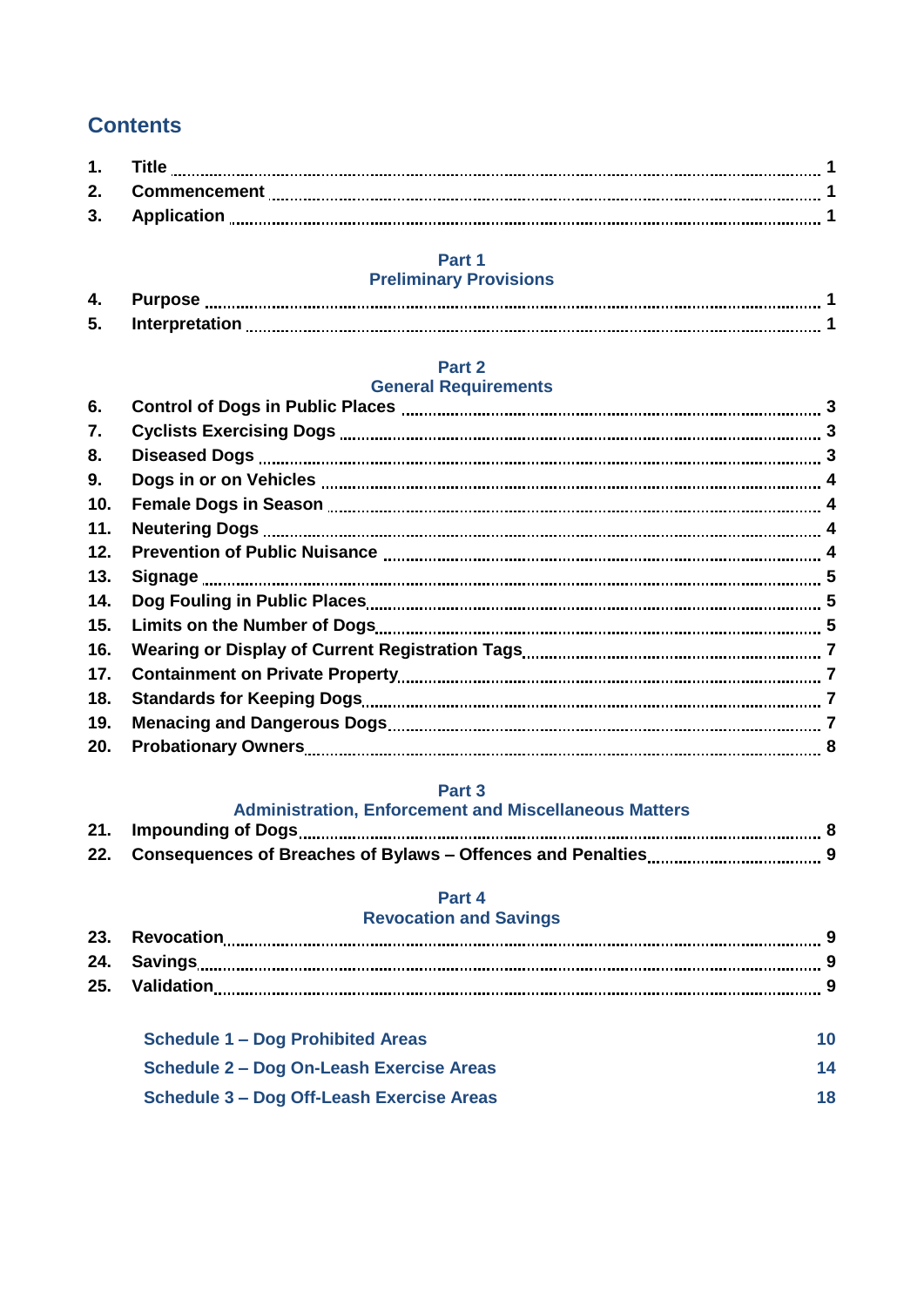The Marlborough District Council hereby makes by resolution of the Marlborough District Council Bylaw 2020 pursuant to the powers contained in sections 145 and 146 of the Local Government Act 2002, Section 20 of the Dog Control Act 1996, and any other Act or authority in any way enabling the Council in that behalf.

#### **1. Title**

1.1. This Bylaw is the **Marlborough District Council Dog Control Bylaw 2020**.

#### **2. Commencement**

2.1. This Bylaw comes into force on date.

#### **3. Application**

3.1. This Bylaw applies to the care and control of dogs in the area administered by the Marlborough District Council.

## **Part 1 – Preliminary Provisions**

#### **4. Purpose**

4.1. The purpose of this Bylaw is to provide for the care and control of dogs, and to provide a safe and healthy environment for people in the Marlborough District. The obligations of dog owners are addressed in parts of the Bylaw to ensure that dogs are well cared for.

#### **5. Interpretation**

5.1. In this Bylaw, unless specified or the context otherwise requires, the terms and definitions used have the meaning listed below. Where terms and definitions are not provided below, the terms and definitions of the Dog Control Act 1996 apply.

*Act* means the Dog Control Act 1996.

At *large* means not under control of a person.

*Beach* means the foreshore, and any adjacent area which can reasonably be considered part of the beach environment, including areas of sand, pebbles, shingle, dunes or coastal vegetation.

*Cemetery* means any land vested in or under the control of Council from time to time and dedicated as a cemetery.

*Control* means that the dog is not causing a nuisance or danger and that the person in charge of the dog is able to obtain an immediate and desired response from the dog by use of a leash, voice commands, hand signals, whistles or other effective means.

*Council* means the Marlborough District Council.

*District* means the area within the Marlborough District Council territorial authority boundaries.

*Dangerous dog* means a dog classified in accordance with section 31 of the Act.

*Dog Control Officer* means an officer appointed under section 11 of the Act and includes a warranted officer exercising powers under section 17 of the Act.

*Dog Exercise Area* means an area where, by Council resolution that is publicly notified, dogs are permitted to be exercised either on-leach or off-leash, provided they are under control and the person responsible for the dog has a leash with them.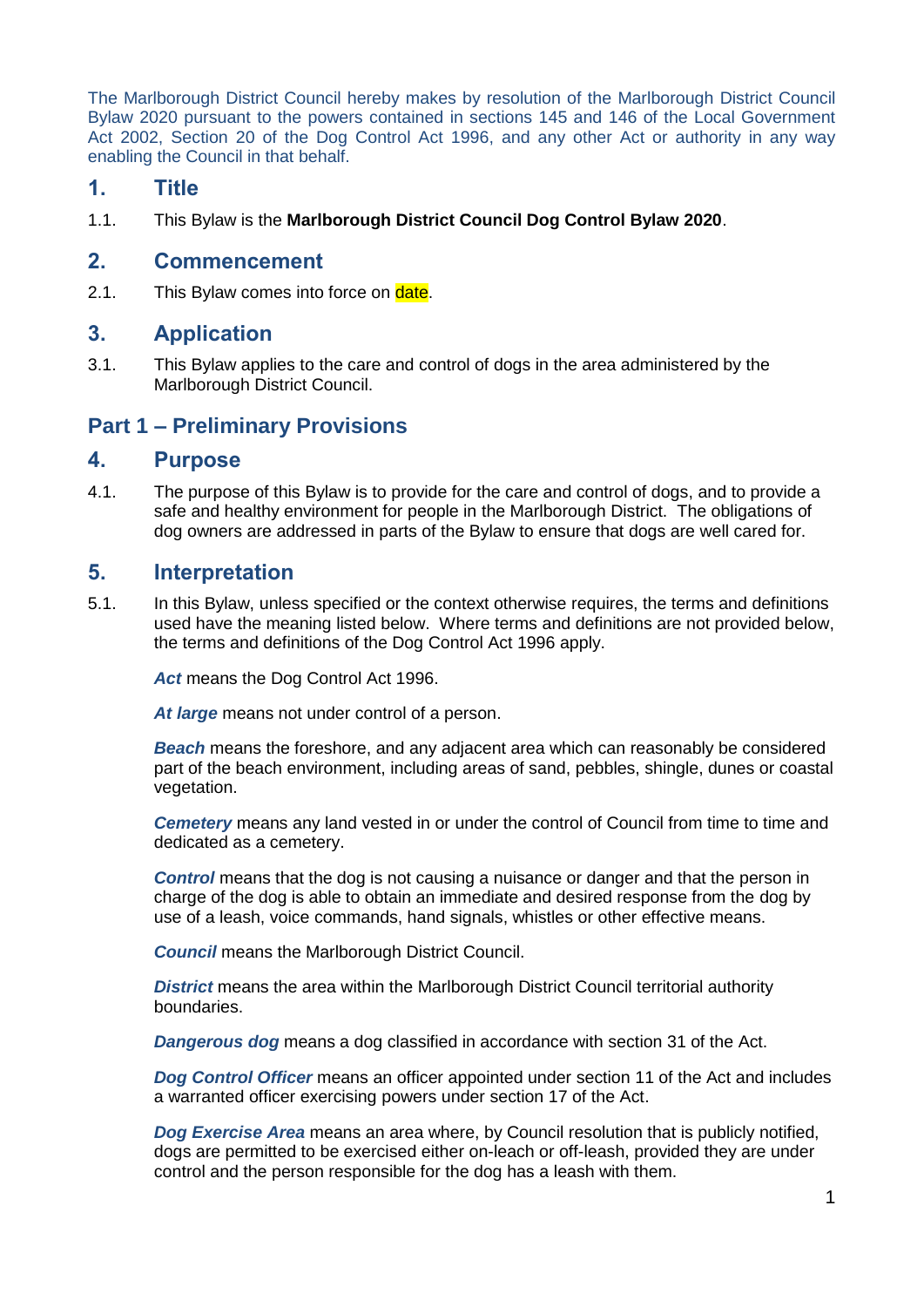*Dog Prohibited Area* means an area in which no dogs are allowed, except working dogs in the course of their duty, disability assist dogs or dogs with express written permission from Council.

*Menacing dog* means a dog classified in accordance with section 33A or 33C of the Act.

*Occupier* means, in relation to any land, the owner or any person having a right to occupy the land.

*On-leash* means that the dog is kept under control by means of a leash, lead or chain not exceeding 2 metres which is secured or is held by a person physically capable of restraining the dog and the dog cannot break loose.

*Owner* has the same meaning as in section 2 of the Act and includes every person who owns a dog; or has the dog in his or her possession; or the parent or guardian of a person under the age of 16 years who owns a dog.

*Park/Reserve* means any land vested in or administered by the Council under the provisions of the Reserves Act 1977 or any park, domain or recreational area under control or ownership of the Council.

*Person responsible for a dog* means a person, who may or may not be the dog's owner. who is in charge of the dog at a given time.

*Playground* means any recreation play area containing playground equipment and surfacing.

**Private way** has the meaning given by section 315 of the Local Government Act 1974.

*Premise* means any land, dwelling, building, ancillary building, storehouse, warehouse, shop, cellar, yard, or part of the same, or enclosed space separately occupied. All lands, buildings and places adjoining each other and occupied together are deemed to be the same premises.

*Property* means land that is owned as a single allotment, or adjoining allotments held in the same ownership.

*Protected wildlife* means any animal that is absolutely or partially protected in accordance with the Wildlife Act 1953 and any marine mammal within the meaning of the Marine Mammals Protection Act 1978.

*Public place* has the same meaning as in section 2 of the Act and includes, for the avoidance of doubt, any beach or reserve.

*Road* has the meaning given by section 315 of the Local Government Act 1974.

*Rural Zone* means land identified as Rural Environment or Coastal Environment in the Decision Document of the Marlborough Environment Plan dated 21 February 2020 or land identified as Rural 1 or 2 in the Marlborough Sounds Resource Management Plan or as Rural 3 or 4 in the Wairau/Awatere Resource Management Plan.

*Stock* has the same meaning as in section 2 of the Act.

*Working dog* means any working dog as defined in section 2 of the Act and includes disability assist dogs, Police dogs, and dogs kept solely or principally for the purposes of herding or driving stock.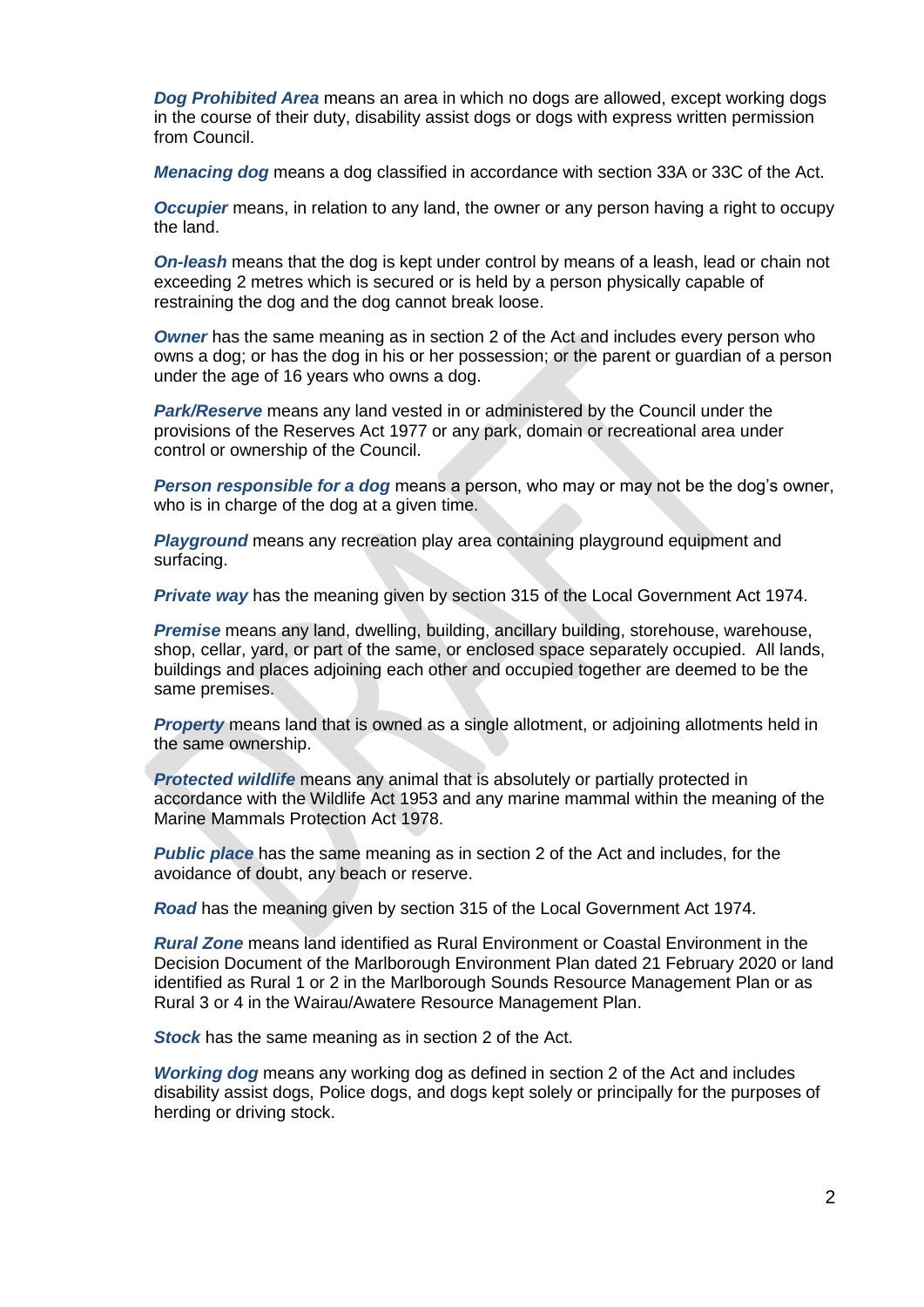## **Part 2 – General Requirements**

## **6. Control of Dogs in Public Places**

- 6.1. In areas that are considered high use recreation areas there is a need to minimise danger, distress and nuisance to the community and general public. A list of Dog Prohibited Areas, On-Leash and Off-Leash Areas are set out in Schedule 1, 2 and 3 of this Bylaw.
- 6.2. In any public places the owner of any dog or person responsible for any dog must keep that dog under control at all times. At all other times dogs must be confined on private property in such a way that they cannot freely leave.
- 6.3. A working dog carrying out its duty, or a dog that has express written permission provided by Council to be in a specified public place, is permitted to be off-leash in that public place provided the dog is otherwise under control.
- 6.4. Without limiting the generality of Clause 6.2 in this Bylaw, a dog shall, for the purpose of this Bylaw, be deemed not under control if it is found at large in any public place or in a private way in contravention of this Bylaw.
- 6.5. Where a dog is not under control in terms of Clause 6.4 of this Bylaw, a Dog Control Officer may seize the dog and cause it to be returned to its owner or impounded.
- 6.6. The provisions of section 69 of the Act shall apply to the impounding of any dog.
- 6.7. For the avoidance of doubt, nothing in this Bylaw permits dogs to enter public areas which are under the control of another organisation without authorisation from the relevant organisation (for example areas under the control of the Department of Conservation).

## **7. Cyclists Exercising Dogs**

- 7.1. Any person on a bicycle whilst exercising a dog must:
	- 7.1.1. Keep the dog under control at all times; and
	- 7.1.2. At all times carry on their person bag(s) to immediately remove dog faeces;
	- 7.1.3. At all times carry a leash with them; and
	- 7.1.4. At all times in any public place including roads the dog must be on-leash except in Off-Leash Areas and comply with Dog Prohibited Area requirements.

## **8. Diseased Dogs**

- 8.1. The owner of any dog infected with a contagious disease must not allow that dog in any public place or on any property other than that occupied by the owner, except:
	- 8.1.1. Where the dog is taken to another property with the consent of the occupier; or
	- 8.1.2. Where the dog is taken to a registered veterinary clinic for treatment, provided that the dog is transported in a way that avoids, as far as possible, contact with other dogs and the spread of disease.
- 8.2. The owner of a dog with an infectious disease must ensure that the dog is confined in an appropriate enclosure or controlled to prevent contact with other dogs and that the dog is adequately exercised while confined.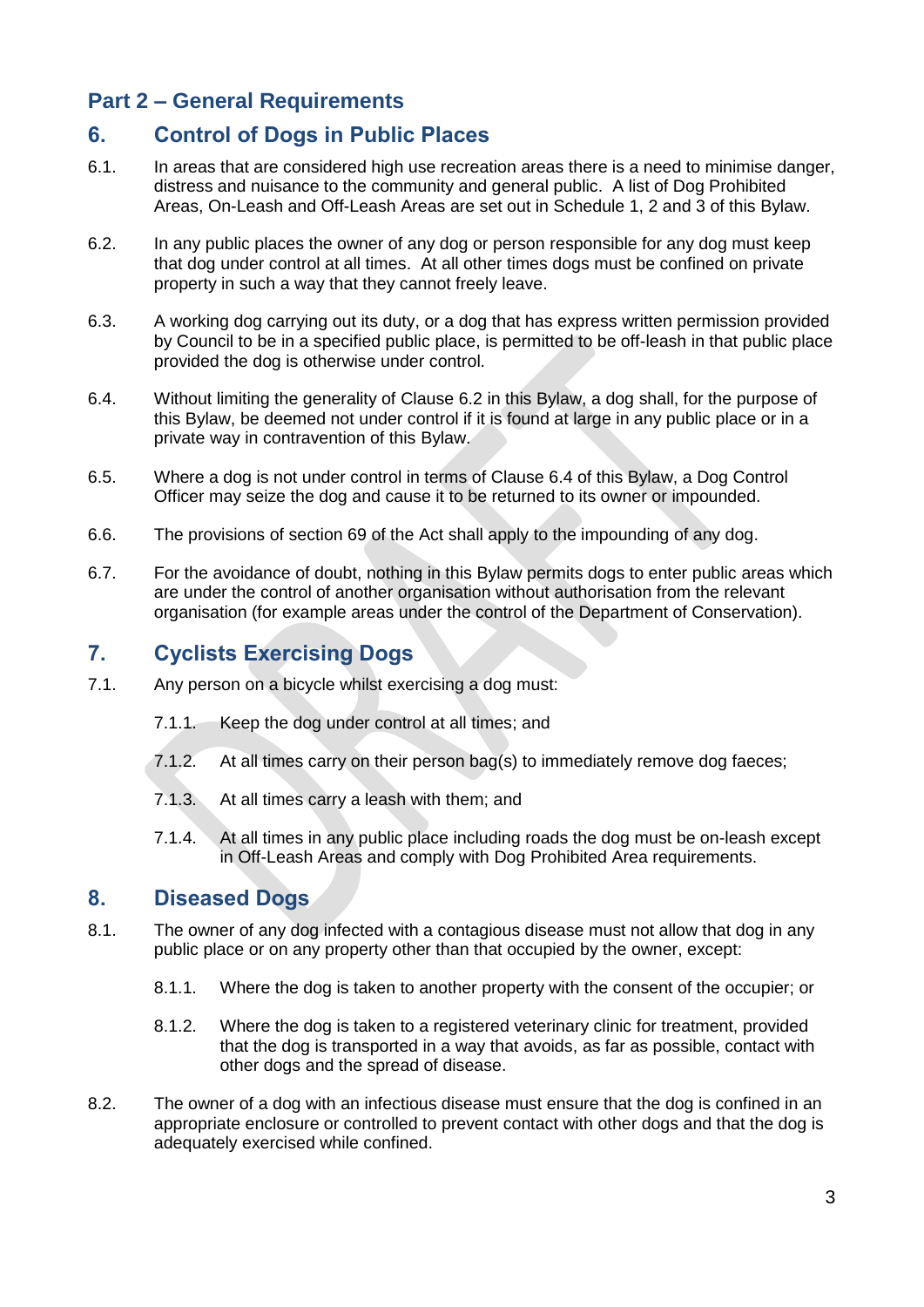## **9. Dogs in or on Vehicles**

- 9.1. Any person who allows or leaves a dog in a public place inside or on a vehicle must take all reasonable steps to ensure that the dog:
	- 9.1.1. Is unable to escape that vehicle;
	- 9.1.2. Does not present a risk to or cause distress or nuisance to passers-by; and
	- 9.1.3. Has adequate ventilation, water and shelter to ensure the dog is comfortable and is not at risk of overheating or dehydration.
- 9.2. When on a vehicle in a public place, dogs must be secured in a manner that prevents the dog from jumping or falling from that vehicle.

#### **10. Female Dogs in Season**

- 10.1. The owner of any bitch in season must not allow that dog in any public place or on any property other than that occupied by the owner, except:
	- 10.1.1. Where the dog is taken to another property with the consent of the occupier; or
	- 10.1.2. Where the dog is taken to a registered veterinary clinic for treatment, provided that the dog is transported in a way that avoids, as far as possible, contact with other dogs.
- 10.2. Except during planned mating, the owner of a bitch in season must ensure that the dog is confined in an appropriate enclosure or controlled to prevent contact with other dogs and that the dog is adequately exercised while confined.

## **11. Neutering of Dogs**

- 11.1. When any dog owner fails to keep their dog under control on repeated occasions the Council may, by written notice, require the owner to neuter the dog. The dog owner must, within one month after receipt of the notice, produce to the Council a certificate issued by a registered veterinarian certifying:
	- 11.1.1. That the dog is or has been neutered; or
	- 11.1.2. That for reasons that are specified in the certificate, the dog will not be in a fit condition to be neutered before a date specified in the certificate.
- 11.2. If a certificate under Clause 11.1.2 is produced, the dog owner must within one month after the date specified in the certificate, produce a further certificate to the Council under Clause 11.1.1.

#### **12. Prevention of Public Nuisance**

- 12.1. Every owner of a dog or person responsible for the control of a dog shall take reasonable steps to ensure that the dog does not injure, endanger, intimidate or otherwise cause distress to any person.
- 12.2. The owner or occupier on any property must ensure every dog does not create a nuisance by;
	- 12.2.1. Obstructing the members of the public going about their lawful business in public places;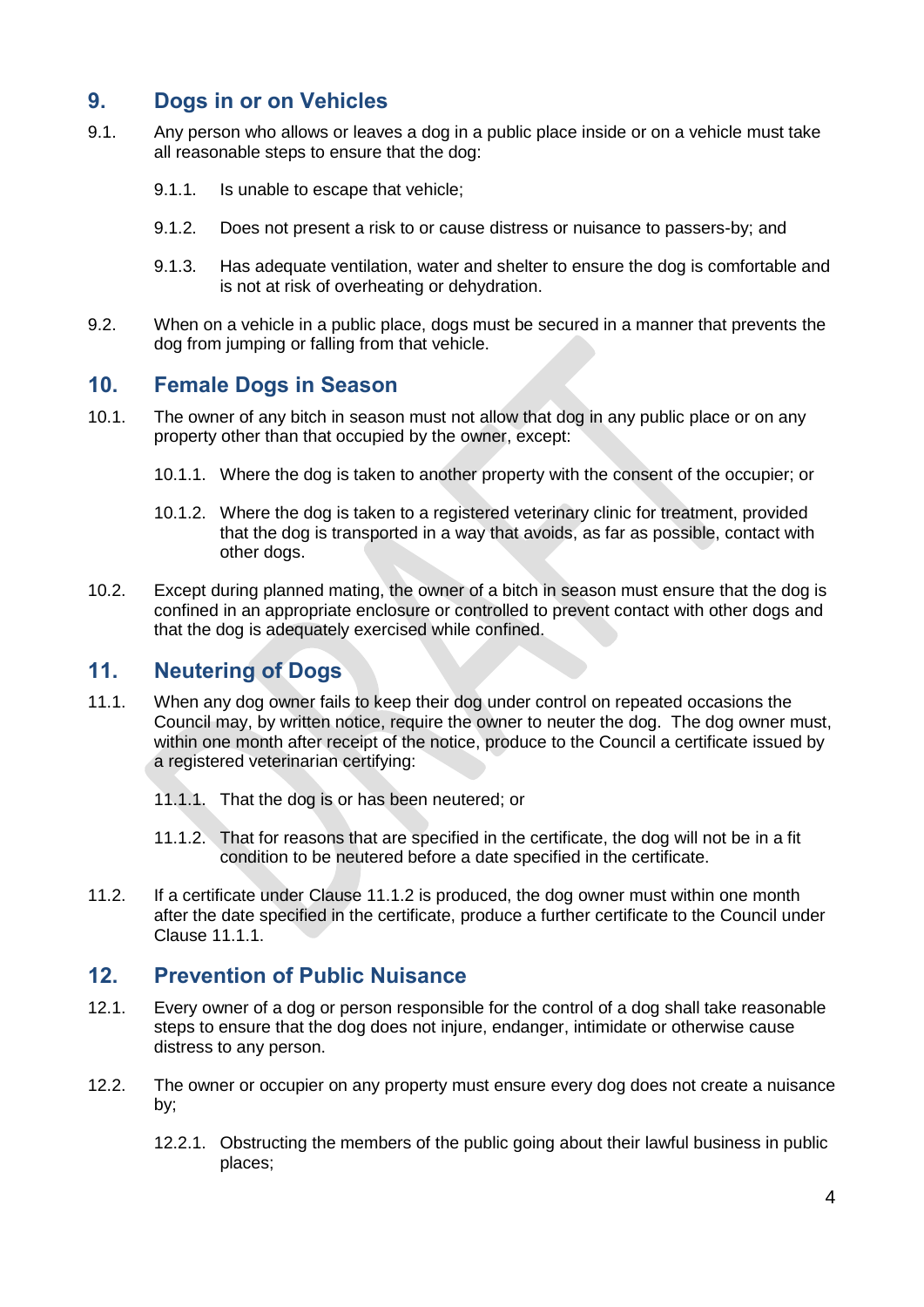- 12.2.2. Rushing and frightening persons in public places or lawfully on private property;
- 12.2.3. Destroying, tearing or otherwise interfering with any refuse whether it is on private property or in a public place; and
- 12.2.4. Taking such steps as necessary to prevent the dog(s) from becoming a nuisance or annoyance by barking, howling or by obstructing members of the public going about their lawful business in public places.
- 12.3. If in the opinion of a Dog Control Officer the keeping of such dog(s) on a property has become or is likely to become a nuisance or injurious to health, the Dog Control Officer may by notice require the owner or occupier of a property to do all or any of the following;
	- 12.3.1. To reduce the number of dogs kept on the property;
	- 12.3.2. To construct, alter, reconstruct or otherwise improve the kennels or other buildings used to contain such dog(s);
	- 12.3.3. To require such dog(s) to be tied up or otherwise confined during specified times; or
	- 12.3.4. To take other action as the Dog Control Officer deems necessary to minimise or remove the likelihood of nuisance, hazard or injury to health.

## **13. Signage**

13.1. No person may deface, remove or erect any dog related signage in a public place.

## **14. Dogs Fouling in Public Places**

- 14.1. Where any dog defecates in a public place or on property other than that occupied by the owner, the owner or person responsible for that dog must;
	- 14.1.1. At all times carry on their person bag(s) to remove dog faeces; and
	- 14.1.2. Immediately remove any faeces; and
	- 14.1.3. Where a public litter bin or similar receptacle is used to dispose of any faeces they must be suitably wrapped and contained to prevent the receptacle from being fouled; and
	- 14.1.4. Not deposit or attempt to deposit any dog fouling in, on, under or beside any litter bin if the receptacle is full or it is likely to fall out.

#### **15. Limits on the Number of Dogs**

- 15.1. No more than two dogs over the age of three months shall be kept on or within any land or premise for a period exceeding 14 days, unless:
	- 15.1.1. The land or premise is situated within the Rural Zone; or
	- 15.1.2. The additional dogs are expressly allowed by a Multiple Dog Licence issued by the Council.
- 15.2. The limit of two dogs applies irrespective of the number of people residing in or using the land or premise.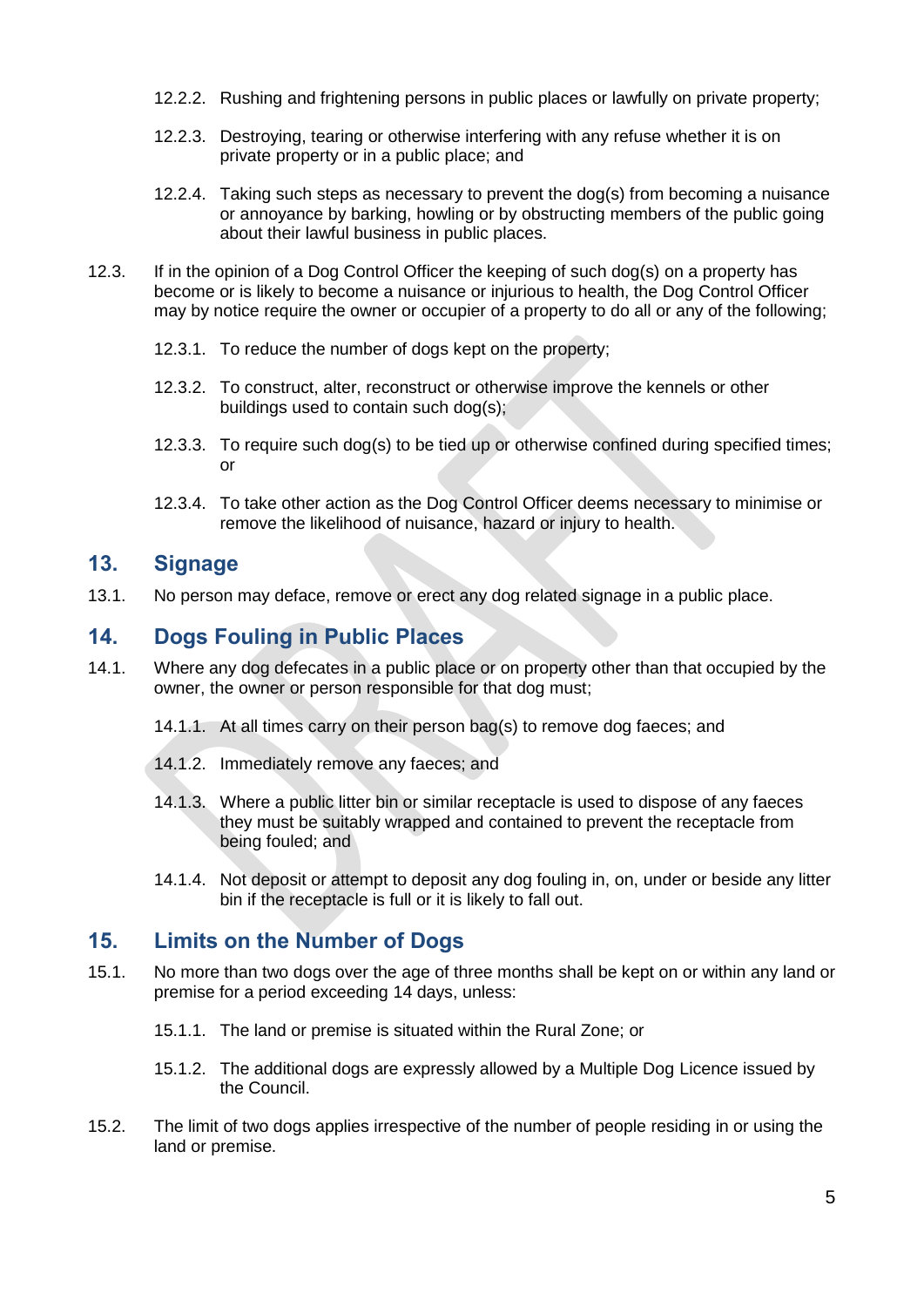- 15.3. Where there are more than two dogs living on land or within a premise without a Multiple Dog Licence as required by Clause 15.1 of this Bylaw, the Dog Control Officer will by written notice require the dog owner to apply for a Multiple Dog Licence within seven days.
- 15.4. An application for a Multiple Dog Licence must:
	- 15.4.1. Be in writing and include the information required on the application for Multiple Dog Licence form;
	- 15.4.2. Include any additional information reasonably required to process the application;
	- 15.4.3. If the land or premise is rented or leased then written consent from the property owner is required; and
	- 15.4.4. Payment of the application fee is required at the time of lodging the application.
- 15.5. Every application for a Multiple Dog Licence will require a Dog Control Officer to undertake a property inspection, taking into account:
	- 15.5.1. The location and size of the land or premises on which dogs will be kept and the adequacy of land or premise for keeping additional dog(s) giving consideration to their size and breed;
	- 15.5.2. Containment and housing of the dogs, and the distance of that housing from the property boundary and neighbouring houses;
	- 15.5.3. The likelihood of the dog(s) becoming a nuisance;
	- 15.5.4. The method of removing and disposing of dog faeces, liquid waste and wash down water;
	- 15.5.5. Whether there is adequate fencing;
	- 15.5.6. Whether there is dog-free access to the land or premises;
	- 15.5.7. Any previous history of complaints and non-compliance with the Dog Control Act 1996 and/or bylaws about the owner or their dogs; and
	- 15.5.8. Any other factors considered relevant.
- 15.6. The Council may impose any reasonable conditions on a Multiple Dog Licence and unless otherwise stated the Licence Holder must comply with any conditions imposed within 14 days of the grant of the licence.
- 15.7. Failure to comply with the conditions of a Multiple Dog Licence within the specified time will invalidate that licence. Any failure to comply shall be a breach of the Bylaw.
- 15.8. The Council may impose additional conditions on, or revoke, any Multiple Dog Licence by giving 14 days' notice in writing if a Dog Control Officer determines that the keeping of the additional dog(s) is inconsistent with the provisions of the Act or this Bylaw.
- 15.9. Where a Multiple Dog Licence is declined or revoked, or the dog owner fails to lodge a Multiple Dog Licence within seven days of being notified of the requirement to do so, the Dog Control Officer will by written notice require the owner or occupier to reduce the number of dogs on the land or premise to no more than two dogs within 14 days.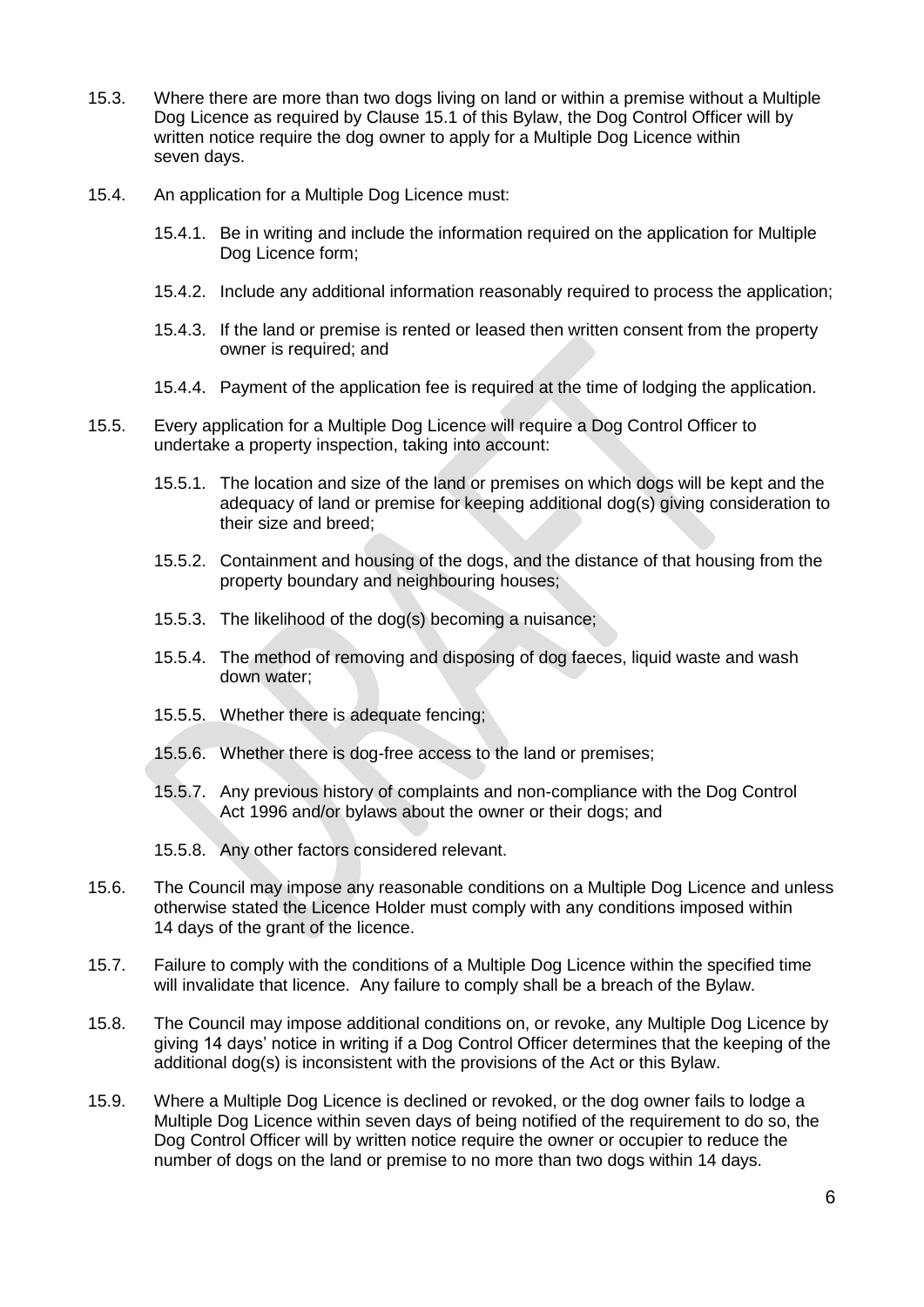- 15.10. The limit on numbers of dogs does not apply:
	- 15.10.1. To any land or premise used as a registered veterinary clinic;
	- 15.10.2. To any land or premise used lawfully for the purpose of a commercial boarding kennel;
	- 15.10.3. To any land or premise where animals are kept under the care of the Society of Prevention of Cruelty to Animals; or

15.10.4. To any land or premise used for the purpose of impounding dogs under the Act.

## **16. Wearing or Display of Current Registration Tags**

16.1. The owner or person responsible for any dog which is on land other than that occupied by the owner must ensure the dog is wearing a current registration tag or must have a current registration tag immediately available for presentation on request from a Dog Control Officer.

#### **17. Containment on Private Property**

17.1. When a dog is on land occupied by its owner, the owner must ensure that the dog is physically restrained, or confined, or under direct control, so that it cannot freely leave the land.

## **18. Standards for Keeping Dogs**

- 18.1. Dog owners must ensure that their dog(s) receive:
	- 18.1.1. Proper care and attention and is supplied with proper and sufficient food, water and shelter; and
	- 18.1.2. Adequate exercise; and
	- 18.1.3. Appropriate veterinarian care.
- 18.2. Dog owners must ensure that the dog accommodation is:
	- 18.2.1. Located and designed to minimize nuisance and/or risk to humans and other animals; and

18.3. If the Council has reasonable grounds to consider that a dog is being kept in contravention of this Bylaw, the Council may by written notice require the dog owner to take action(s) to ensure compliance with the Bylaw in a specified timeframe. Should the dog owner not comply with that notice, the Council may issue infringement notices.

## **19. Menacing and Dangerous Dogs**

- 19.1. Council requires mandatory neutering of dogs classified as menacing in accordance with the provisions of the Act within one month of classification.
- 19.2. If a dog has been classified in another district where it was not required to be neutered but moves to the Marlborough District, it must be neutered within one month of residing in the Marlborough District.

<sup>18.2.2.</sup> At least 2 metres from a boundary fence.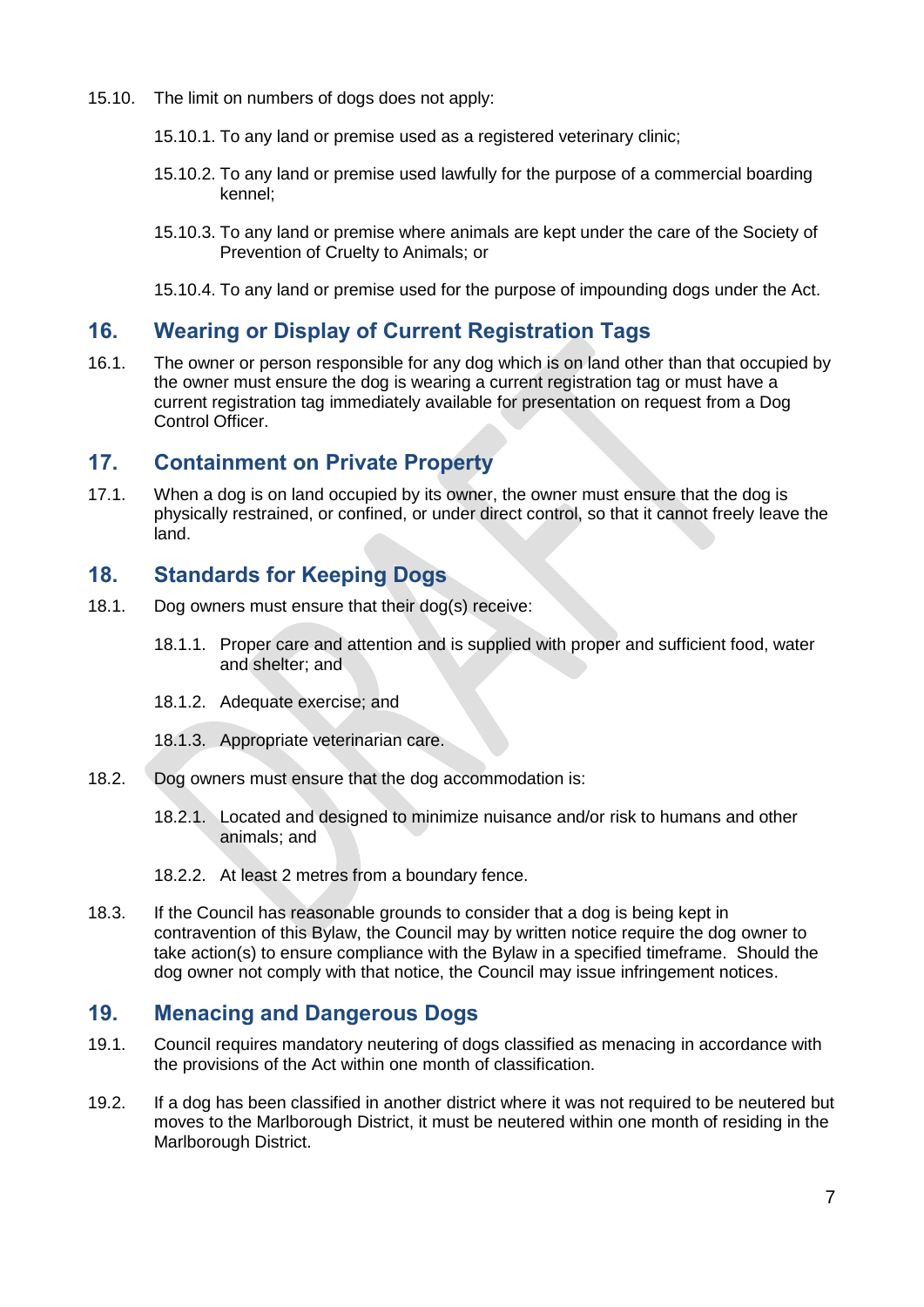- 19.3. An exemption to the requirement to be neutered pursuant to Clause 19.1 or 19.2 of this Bylaw may be granted where the owner provides a written declaration from a registered veterinarian that neutering the dog would be detrimental to its health.
- 19.4. Menacing dogs must wear a muzzle in public.
- 19.5. Dogs classified as dangerous in accordance with the Act are required to be neutered, have a securely fenced portion of the owner's property, and wear a muzzle and be controlled on a leash in public pursuant to the requirements of the Act.

## **20. Probationary Owners**

20.1. If any owner of a dog is classified as a probationary owner pursuant to the Act, they may be required to complete, at their expense, a dog owner education programme or a dog obedience course (or both).

## **Part 3 – Administration, Enforcement and Miscellaneous Matters**

## **21. Impounding of Dogs**

- 21.1. Any dog found at large or in breach of any provision of this Bylaw, whether or not it is wearing a collar with the correct registration tag, may be impounded by a Dog Control Officer.
- 21.2. Where a Dog Control Officer has reasonable grounds to believe an offence under the Act has been committed, including failure to comply with registration requirements, the dog(s) may be seized and impounded.
- 21.3. As soon as practicable, after any dog is seized and impounded a Dog Control Officer, shall give written notice to the owner of the dog or person in charge of the dog stating that unless the dog is claimed and all fees paid within seven days of the receipt of the notice, it may be sold, rehomed, destroyed or otherwise disposed of in a manner as the Council thinks fit.
- 21.4. Where any dog is impounded for any reason under the Act or this Bylaw, the dog will not be released until;
	- 21.4.1. Proof of ownership and identity of the dog is established;
	- 21.4.2. Registered dogs are microchipped as required by section 69A of the Act;
	- 21.4.3. Unregistered dogs are registered and microchipped as required by section 69A of the Act;
	- 21.4.4. The dog has been neutered where it was impounded pursuant to Clause 11.1;
	- 21.4.5. All registration fees, pound fees and other associated costs (including daily sustenance and care costs, microchipping fee and any veterinary costs, including neutering costs) have been paid in full; and
	- 21.4.6. Any other provision required by the Act and this Bylaw are complied with.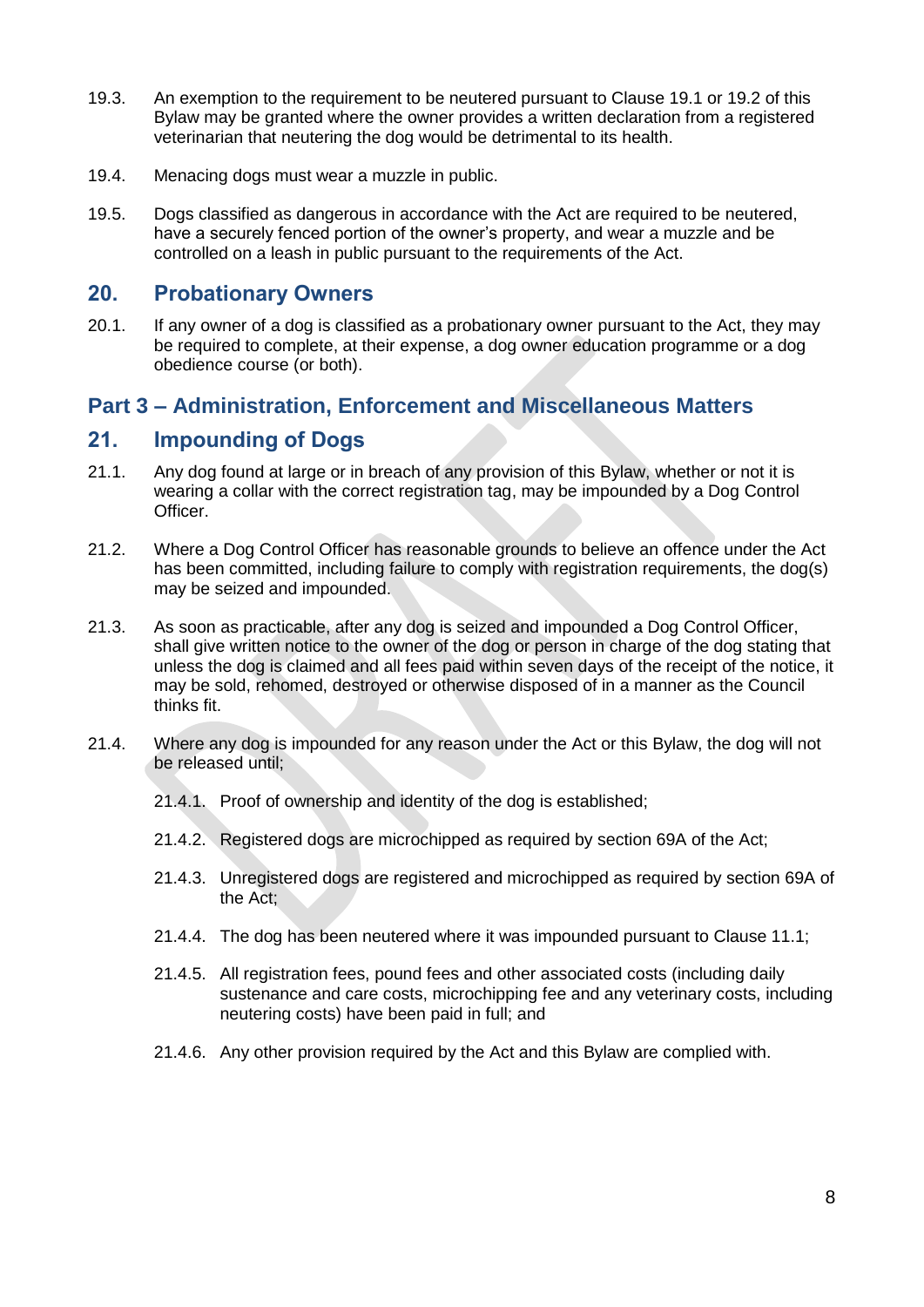## **22. Consequences of Breach of Bylaws - Offences and Penalties**

- 22.1. Every person who commits a breach of any of the provisions of this Bylaw shall be liable on summary conviction to a fine not exceeding \$20,000 or be issued with a \$300 infringement notice.
- 22.2. The infringement offences and fees are set in accordance with Schedule 1 of the Dog Control Act 1996 and the Council has no discretion to change these.

#### **Part 4 – Revocation and Savings**

#### **23. Revocation**

23.1. Chapter 4 of the Marlborough District Council Dog Control Bylaw 2010 is revoked.

#### **24. Savings**

- 24.1. Any permissions, approvals or authorisations given under Chapter 4 of the Marlborough District Council Dog Control Bylaw 2010 continue in force in accordance with their terms.
- 24.2. Any Multiple Dog Property Licence issued under Chapter 4 of the Marlborough District Council Dog Control Bylaw 2010 continues in effect, unless revoked under Clause 23.

#### **25. Validation**

- 25.1. The Marlborough District Council Dog Control Bylaw 2020 was duly made at a meeting of the Marlborough District Council held after the completion of the Special Consultative Procedure and will come into force on date.
- 25.2. The Common Seal of the Marlborough District Council was affixed pursuant to a resolution of the Council on date in the presence of:

| <b>Mayor</b>           |  | Seal |
|------------------------|--|------|
|                        |  |      |
| <b>Chief Executive</b> |  |      |

Date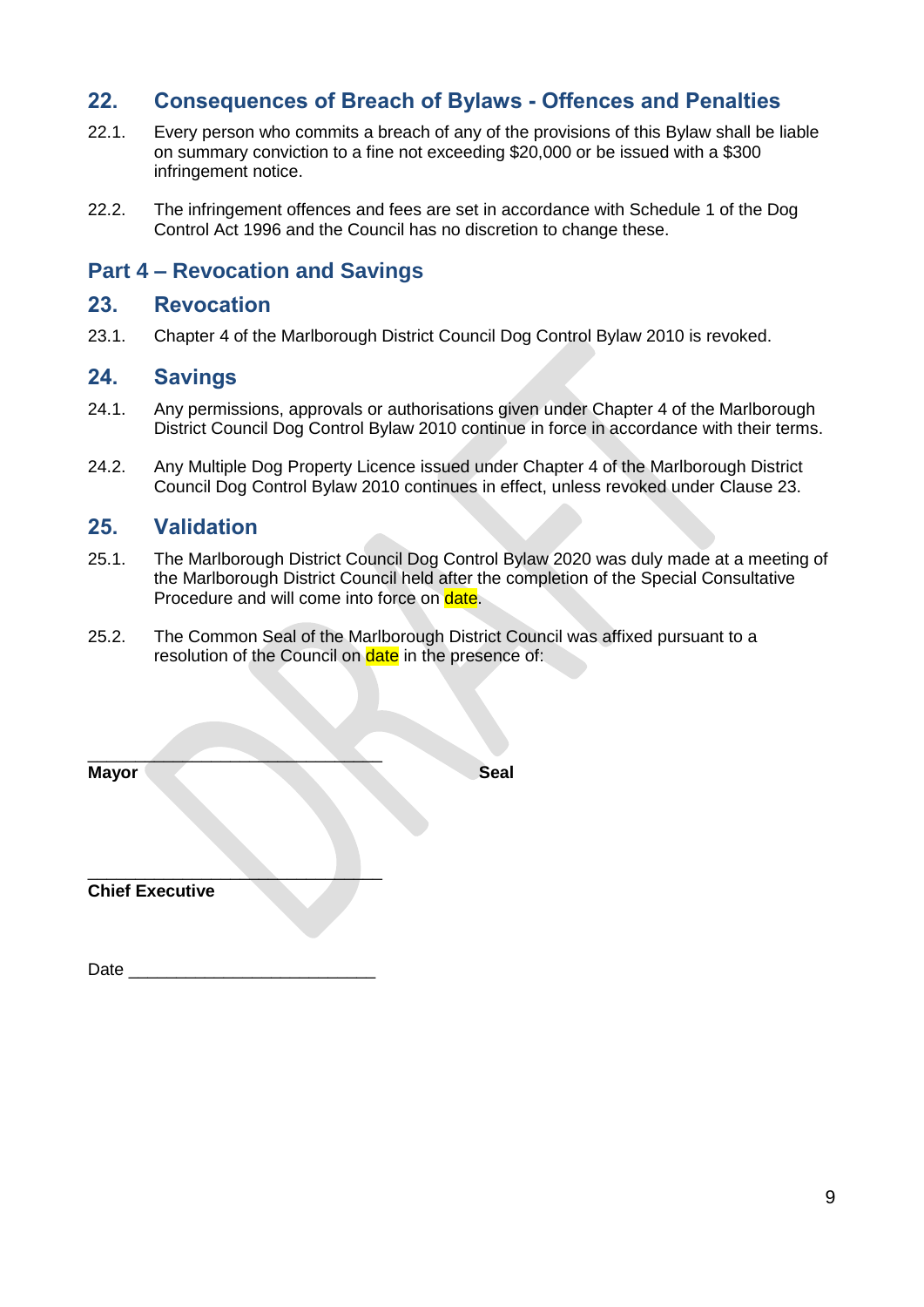## **Schedule 1 – Dog Prohibited Areas**

**District Wide** Dogs are prohibited in the following areas except where the dog is in or on a vehicle in accordance with Clause 9 of this Bylaw:

- (a) At all sports grounds or parks including the playing fields and their immediate surrounds and car parks. Note: there are some exceptions where dogs are allowed on-leash on parts of grounds which have conditions specified in relation to a particular sports ground; and
- (b) At all cemeteries including their car parks; and
- (c) Within 10 metres of any children's playground whether or not the balance of the area is designated as a Dog Off-Leash area or a Dog On-Leash Area; and
- (d) At all museums and halls including their grounds and car parks; and
- (e) At all war memorial including their grounds and car parks; and
- (f) On any public conservation land including the foreshore unless the owner has a permit from the Department of Conservation, or there is Department of Conservation signage that identifies where a dog may be taken without a permit issued by the Department of Conservation.

The following table identifies areas of the Marlborough District where dogs are prohibited at all times. The maps should be viewed in order to determine the exact location of restrictions.

#### **Dog Prohibited Areas - Blenheim**

| Name of Public Place                                                                                                                                                                                                                                                                               | <b>Location/Access</b>                      |
|----------------------------------------------------------------------------------------------------------------------------------------------------------------------------------------------------------------------------------------------------------------------------------------------------|---------------------------------------------|
| Athletic Park including the grounds that surround the<br>enclosed oval except that dogs are allowed on-leash only on<br>the formed pathway solely to access the riverbank from<br>Brewer and Stratford Streets. A direct route must be taken<br>and the dog and owner cannot stop within the park. | <b>Brewer Street and Stratford Street</b>   |
| A & P Park the whole of the park including the car parks<br>except that dogs are allowed at:<br>The annual A & P Show;<br>Any authorised dog obedience courses;<br>Any other activities as authorised in writing by Council.                                                                       | Maxwell Road and Alabama Road               |
| Awarua Park                                                                                                                                                                                                                                                                                        | Rapaura Road                                |
| <b>Ballinger Park</b>                                                                                                                                                                                                                                                                              | <b>Ballinger Drive</b>                      |
| <b>Beacon Road Reserve</b>                                                                                                                                                                                                                                                                         | Beacon Road                                 |
| Blackmore Reserve - lime chip area                                                                                                                                                                                                                                                                 | <b>Blackmore Place</b>                      |
| <b>Blenheim Skate Park</b>                                                                                                                                                                                                                                                                         | <b>Horton Street</b>                        |
| <b>Brayshaw Museum Park</b>                                                                                                                                                                                                                                                                        | <b>Arthur Baker Place</b>                   |
| Churchward Park except that dogs are allowed on-leash<br>only on the formed pathway and solely to access the<br>riverbank from Maxwell Road. A direct route must be taken<br>and the dog and owner cannot stop within the park.                                                                    | <b>Taylor Pass Road</b>                     |
| <b>College Park</b>                                                                                                                                                                                                                                                                                | <b>Stephenson Street</b>                    |
| <b>Covent Gardens Reserve</b>                                                                                                                                                                                                                                                                      | <b>Brandon Mews and Covent Gardens</b>      |
| <b>Harling Park Fenced Japanese Garden</b>                                                                                                                                                                                                                                                         | Howick Road and Solway Drive                |
| Note: dogs are allowed off-leash in the balance of the park.                                                                                                                                                                                                                                       |                                             |
| <b>Horton Park</b>                                                                                                                                                                                                                                                                                 | <b>Redwood Street and Stephenson Street</b> |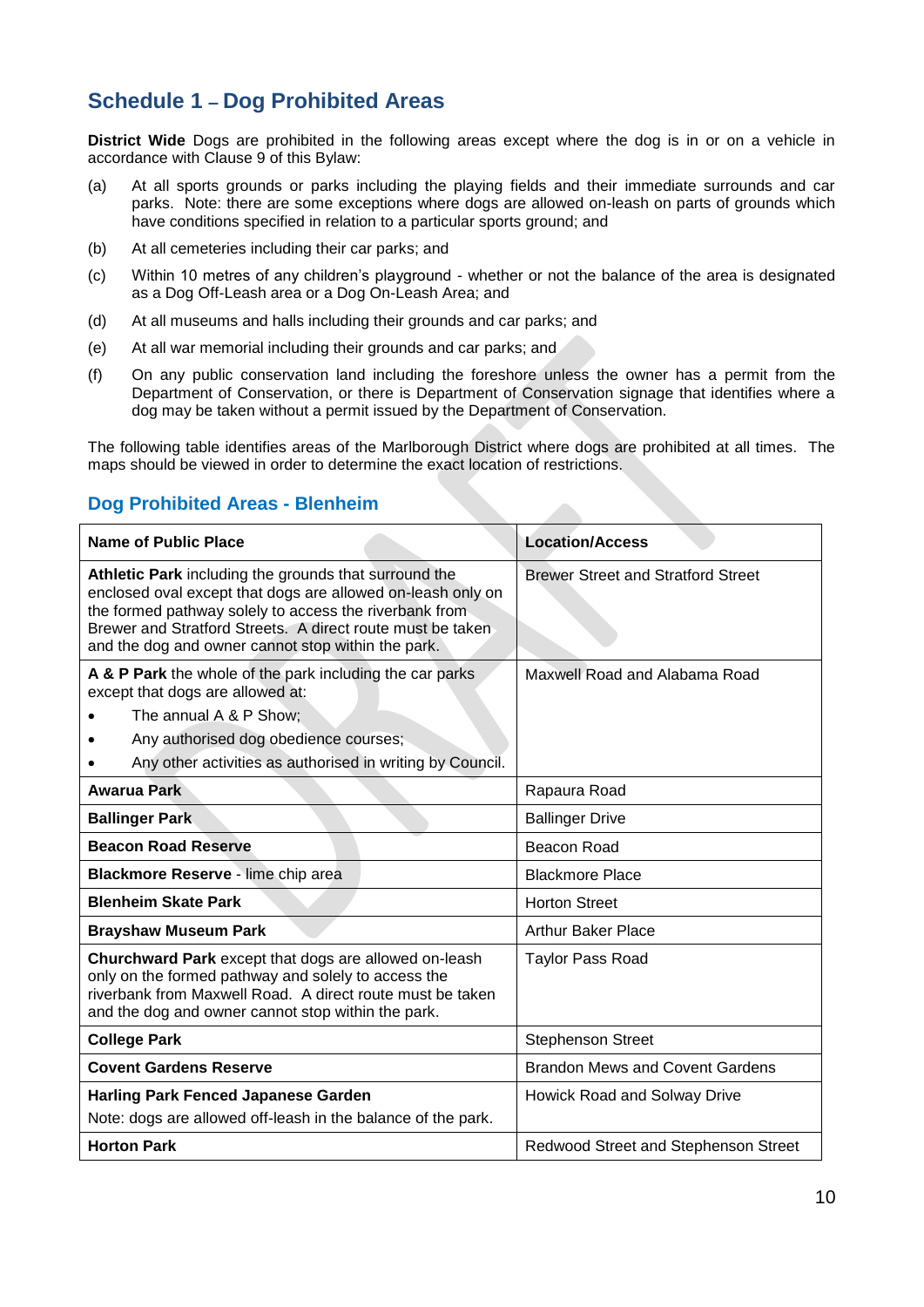| Name of Public Place                                                                                                                                                                                                                                           | <b>Location/Access</b>                                                                                                                                                                                                         |
|----------------------------------------------------------------------------------------------------------------------------------------------------------------------------------------------------------------------------------------------------------------|--------------------------------------------------------------------------------------------------------------------------------------------------------------------------------------------------------------------------------|
| <b>Lansdowne Park</b>                                                                                                                                                                                                                                          | Lansdowne Street                                                                                                                                                                                                               |
| <b>Marlborough Equestrian Park</b>                                                                                                                                                                                                                             | <b>Bothams Bend Road</b>                                                                                                                                                                                                       |
| <b>Mark Smith Reserve</b>                                                                                                                                                                                                                                      | <b>Turnbull Drive</b>                                                                                                                                                                                                          |
| <b>Oliver Park</b>                                                                                                                                                                                                                                             | Weld, Cleghorn and Bythell Streets                                                                                                                                                                                             |
| <b>Omaka Landing</b>                                                                                                                                                                                                                                           | Spitfire Drive and Kittyhawk Road                                                                                                                                                                                              |
| Pollard Park, Churchill Glade and Waterlea Gardens                                                                                                                                                                                                             | <b>Parker Street</b>                                                                                                                                                                                                           |
| <b>Pollard Park Golf Course</b>                                                                                                                                                                                                                                | Parker Street and McLaughlan Street                                                                                                                                                                                            |
| <b>Railway Station Reserve</b>                                                                                                                                                                                                                                 | <b>Railway Station</b>                                                                                                                                                                                                         |
| Rewi Murray Polo Park except that dogs are allowed<br>on-leash only on the formed pathway on the eastern<br>boundary and solely to access the Sutherland Stream<br>walkway. A direct route must be taken and the dog and<br>owner cannot stop within the park. | <b>Redwood Street</b>                                                                                                                                                                                                          |
| <b>Riverlands Reserve</b>                                                                                                                                                                                                                                      | State Highway 1                                                                                                                                                                                                                |
| <b>Stadium 2000 Pocket Park</b>                                                                                                                                                                                                                                | <b>Kinross Street</b>                                                                                                                                                                                                          |
| <b>Seymour Square</b>                                                                                                                                                                                                                                          | Bounded by Seymour, Alfred, Henry and<br><b>High Streets</b>                                                                                                                                                                   |
| Whitehead Park except that dogs are allowed on-leash only<br>on the formed pathway on the eastern boundary and solely<br>to access the Sutherland Stream walkway. A direct route<br>must be taken and the dog and owner cannot stop within the<br>park.        | <b>Brooklyn Drive</b>                                                                                                                                                                                                          |
| Wither Hills Farm Park including the Mountain Bike Tracks<br>and Taylor Pass Road car park but does not include the<br>Redwood Street car park or the Sutherland Stream Reserve.                                                                               | Taylor Pass Road, Rifle Range Place,<br>Forest Park Drive, Grigg Drive, Rifle<br>Range car park, Quail Stream car park,<br>Solway Drive, Weld Street, Redwood<br>Street, Fyffe Street, Dry Hills Lane and<br>Cob Cottage Road. |

#### **Dog Prohibited Areas - Picton, Waikawa and Koromiko**

| Name of Public Place                                                                      | <b>Location/Access</b>                        |
|-------------------------------------------------------------------------------------------|-----------------------------------------------|
| Collins Memorial Reserve and Koromiko Forest Reserve                                      | Freeths Road off State Highway 1,<br>Koromiko |
| <b>Endeavour Park</b>                                                                     | Waikawa Road                                  |
| <b>Memorial Park Entranceway</b>                                                          | Waikawa Road                                  |
| <b>Nelson Square</b>                                                                      | Wairau Road                                   |
| <b>Parklands Reserve</b>                                                                  | Tui Drive and Fantail Heights                 |
| Picton Foreshore Reserve including the car park and the<br>beach adjacent to the Reserve. | London Quay                                   |
| <b>Picton Skate Park</b>                                                                  | Wairau Street and Auckland Street             |
| Queen Charlotte Drive Lookout                                                             | Queen Charlotte Drive                         |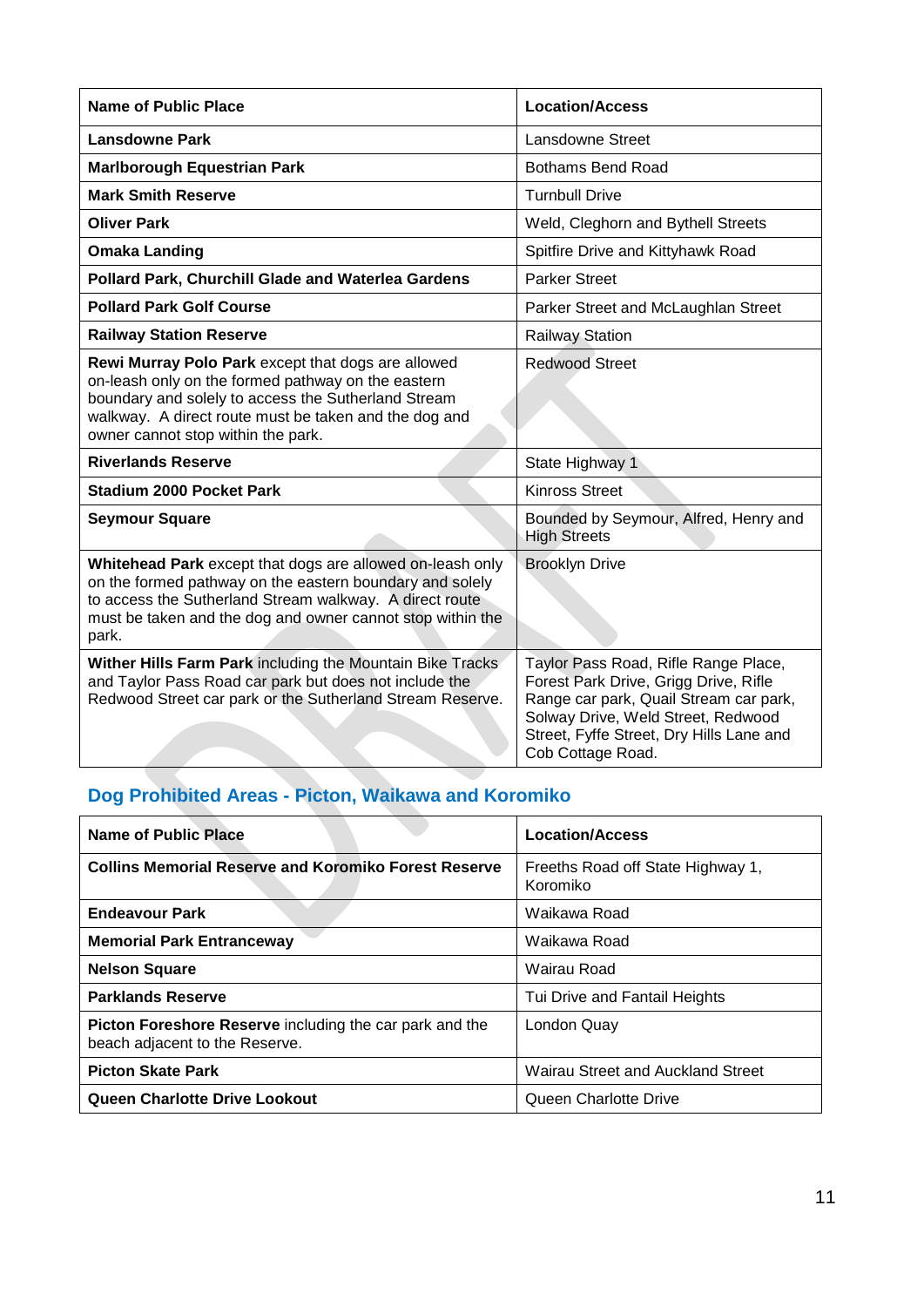| Name of Public Place                                                                                                                                                                | <b>Location/Access</b>                                                         |
|-------------------------------------------------------------------------------------------------------------------------------------------------------------------------------------|--------------------------------------------------------------------------------|
| <b>Shelly Beach Reserve</b> - the area south of the Queen<br>Charlotte Yacht Club including the grassed picnic area and<br>adjacent beach.                                          | Access from Picton Marina entrance,<br>Waikawa Road                            |
| Note: dogs are allowed on-leash in the reserve north of the<br>Queen Charlotte Yacht Club including on the adjacent beach<br>and on the road leading to the Bobs Bay Reserve Track. |                                                                                |
| Victoria Domain except the formed shared walking and<br>biking tracks.                                                                                                              | Surrey, Sussex and Leicester Streets,<br>Waikawa Road, Shelly Beach and Picton |
| Note: dogs are permitted on-leash on the formed shared<br>walking and biking tracks.                                                                                                | Marina                                                                         |
| Note: dogs are prohibited on the designated mountain biking<br>tracks.                                                                                                              |                                                                                |
| Waikawa Bay Foreshore Reserve the grassed area,<br>playground and adjacent beach.                                                                                                   | Waikawa Bay                                                                    |
| Note: dogs are permitted on-leash in the balance of the<br>reserve only to access jetties and boat launching facilities.                                                            |                                                                                |
| <b>Waitohi Domain</b> unless this becomes a designated dog park<br>exercise area.                                                                                                   | <b>Dublin Street</b>                                                           |

#### **Dog Prohibited Areas - Marlborough Sounds and Havelock**

| <b>Name of Public Place</b>                   | <b>Location/Access</b>                                                                          |
|-----------------------------------------------|-------------------------------------------------------------------------------------------------|
| <b>Canvastown Hall Grounds and Playground</b> | State Highway 6, Canvastown                                                                     |
| <b>Havelock Domain/Memorial Park</b>          | Neil Street, Havelock                                                                           |
| <b>Havelock Wetland</b>                       | State Highway 6, Havelock (on the left of<br>the long straight heading west out of<br>Havelock) |
| <b>Oyster Bay Reserve</b>                     | Oyster Bay, Port Underwood                                                                      |

# **Dog Prohibited Areas - Rai Valley**

| <b>Name of Public Place</b> | <b>Location/Access</b>      |
|-----------------------------|-----------------------------|
| <b>Rai Valley Arboretum</b> | State Highway 6, Rai Valley |

# **Dog Prohibited Areas - Renwick**

| Name of Public Place   | <b>Location/Access</b> |
|------------------------|------------------------|
| <b>Hammond Reserve</b> | <b>River Terrace</b>   |
| <b>Renwick Domain</b>  | Uxbridge Street        |
| Vorbach Reserve        | Vorbach Place          |

## **Dog Prohibited Areas - Seddon, Ward and Awatere Valley**

| Name of Public Place        | <b>Location/Access</b>                   |
|-----------------------------|------------------------------------------|
| <b>Seddon Domain</b>        | Redwood, Seymour and Foster Streets      |
| <b>Mill Street Reserves</b> | Mill Street and Wakefield Street, Seddon |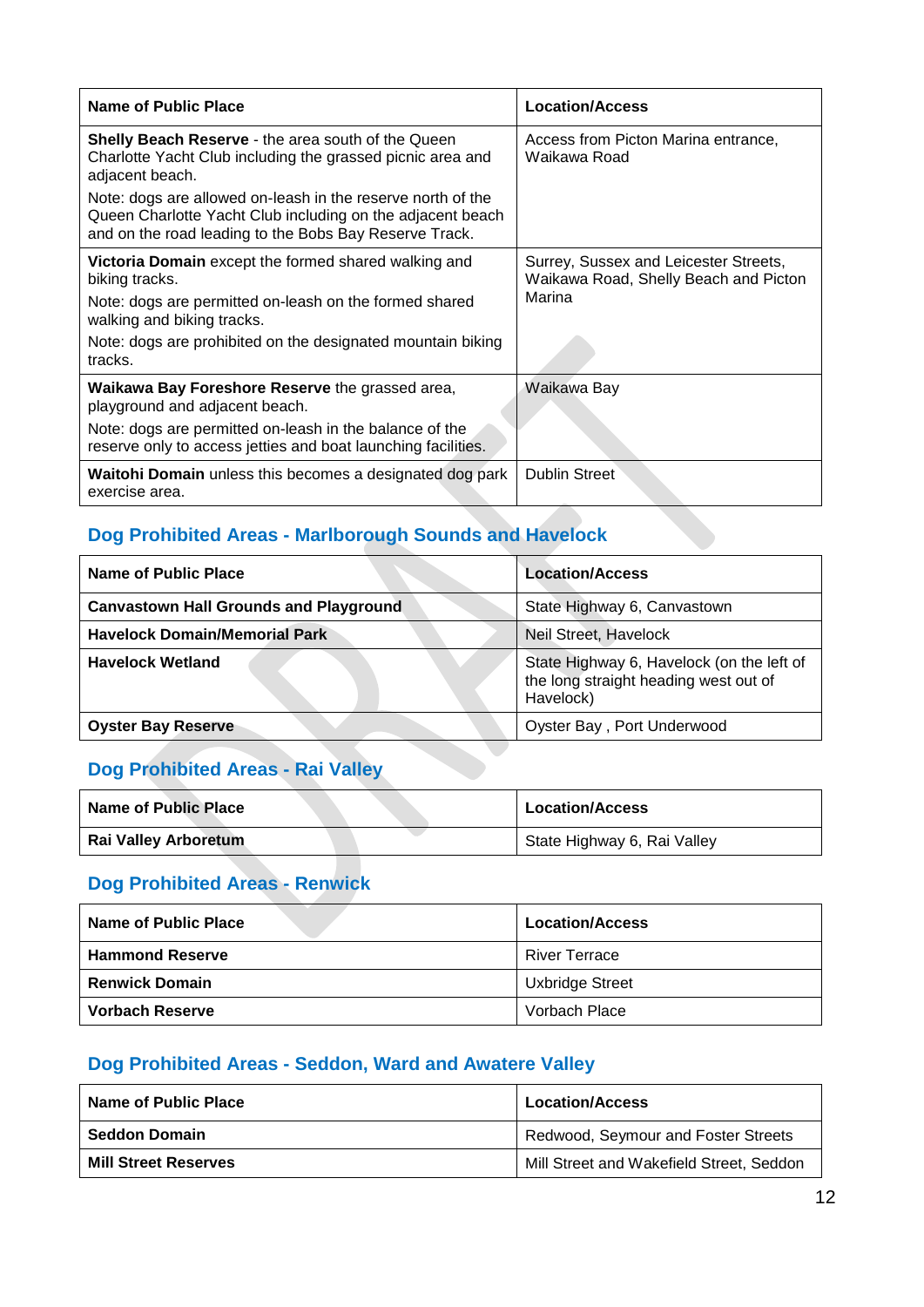| <b>Ward Reserve and Beach</b> | Ward Beach Road |
|-------------------------------|-----------------|
|-------------------------------|-----------------|

# **Dog Prohibited Areas - Tua Marina, Spring Creek and Rapaura**

| Name of Public Place                           | <b>Location/Access</b>         |
|------------------------------------------------|--------------------------------|
| <b>Marlborough Equestrian Park</b>             | Bothams Bend, Spring Creek     |
| <b>Rapaura Recreation and Memorial Reserve</b> | Rapaura Road                   |
| Wairau Affray - Tua Marina                     | Pioneer Place, State Highway 1 |

# **Dog Prohibited Areas - Wairau Valley**

| Name of Public Place                                    | <b>Location/Access</b>               |
|---------------------------------------------------------|--------------------------------------|
| <b>Wairau Valley Golf Course and Recreation Reserve</b> | Morse Street, Wairau Valley Township |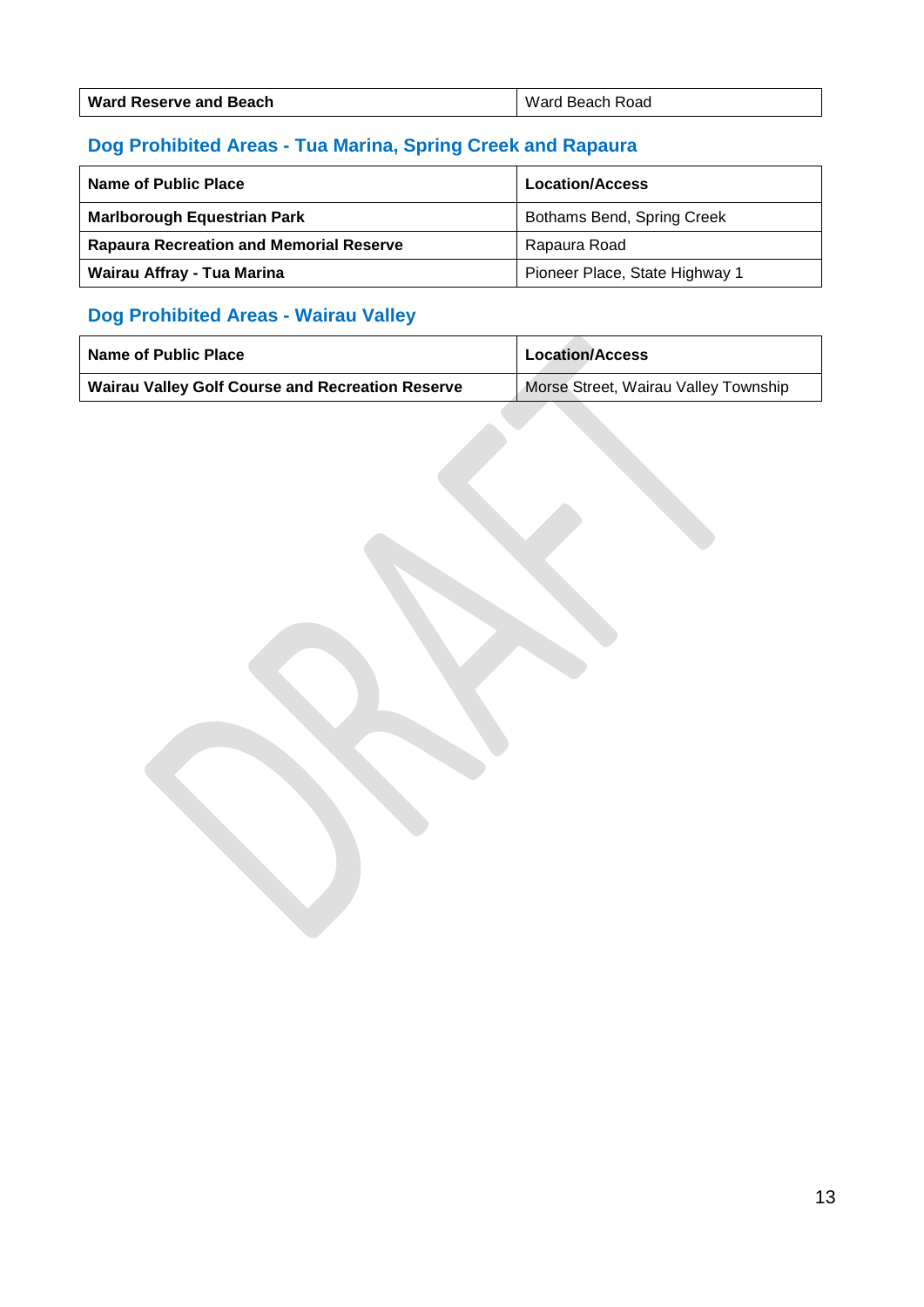## **Schedule 2 – Dog On-Leash Areas**

**Dogs are allowed in the following areas, provided they are kept under continuous control by means of a leash which is secured or held by a person physically capable of restraining the dog so that the dog cannot break loose.** 

The following table identifies areas of the Marlborough District where dogs are allowed on-leash. The maps should be viewed in order to determine the exact location of restrictions.

#### **Dog On-Leash Areas - Blenheim**

| <b>Name of Public Place</b>                                                                                                                       | <b>Location/Access</b>                                        |
|---------------------------------------------------------------------------------------------------------------------------------------------------|---------------------------------------------------------------|
| <b>Blackmore Reserve grassed area</b>                                                                                                             | <b>Blackmore Place</b>                                        |
| <b>Blenheim Central Business District including the Quays</b>                                                                                     |                                                               |
| <b>Brian Soper Reserve</b>                                                                                                                        | Taylor Pass Road, Maeburn Street and<br><b>Turnbull Drive</b> |
| <b>Burleigh Park</b>                                                                                                                              | <b>Burleigh Road</b>                                          |
| Camborne Green, Camborne Street Link and eastern end of<br><b>Camborne Street</b>                                                                 | <b>Tremorne Avenue</b>                                        |
| <b>Cedar Grove Reserve</b>                                                                                                                        | Cedar Grove, Manatu Place and<br><b>Faulkland Drive</b>       |
| <b>Clearwater Place Reserve</b>                                                                                                                   | <b>Clearwater Place</b>                                       |
| <b>Dalton Reserve</b>                                                                                                                             | <b>Elizabeth Street</b>                                       |
| Eltham Road Reserve (Girl Guide Hut site)                                                                                                         | <b>Eltham Road</b>                                            |
| <b>Elmwood Avenue Reserve</b>                                                                                                                     | Elmwood Avenue                                                |
| <b>Eric Young Reserve</b>                                                                                                                         | Robalan Place and Westhaven Place                             |
| <b>Faulkland Drive Reserve</b>                                                                                                                    | Faulkland Drive (opposite Rata Place)                         |
| <b>George Powell Reserve</b>                                                                                                                      | Regent Place and Fyffe Street                                 |
| <b>George Young Reserve</b>                                                                                                                       | Harwood Place and Elmwood Avenue                              |
| <b>Glenhill Heights Reserve</b>                                                                                                                   | Kim Crescent and Elisha Drive                                 |
| Henderson Street Reserve except that dogs may be off-leash<br>past the children's playground and over the stop bank to the<br>Ōpaoa River Walkway | <b>Henderson Street</b>                                       |
| <b>Hitaua Place Reserve</b>                                                                                                                       | Hitaua Place and Harakeke Place                               |
| <b>Holdaway Street Reserve</b>                                                                                                                    | Holdaway Street and Merlot Place                              |
| <b>Kensington Reserve</b>                                                                                                                         | Windsor Close and Kensington Place                            |
| <b>Leafmere Reserve</b>                                                                                                                           | Wither Road and Hope Drive                                    |
| <b>Manor Place Reserve</b>                                                                                                                        | Redwood Street (opposite Nikau Drive)                         |
| <b>Marlborough Ridge Reserve</b>                                                                                                                  | Marlborough Ridge Reserve                                     |
| <b>McKendry Park</b>                                                                                                                              | Orchard Lane and Aston Street                                 |
| <b>Morrington Terrace Reserve</b>                                                                                                                 | <b>Weld Street</b>                                            |
| <b>Omaka Reserve</b>                                                                                                                              | Lancaster Avenue                                              |
| <b>Rata Park</b>                                                                                                                                  | Taylor Pass and Wither Road                                   |
| <b>Rema Reserve</b>                                                                                                                               | Hope Drive and Lester Place                                   |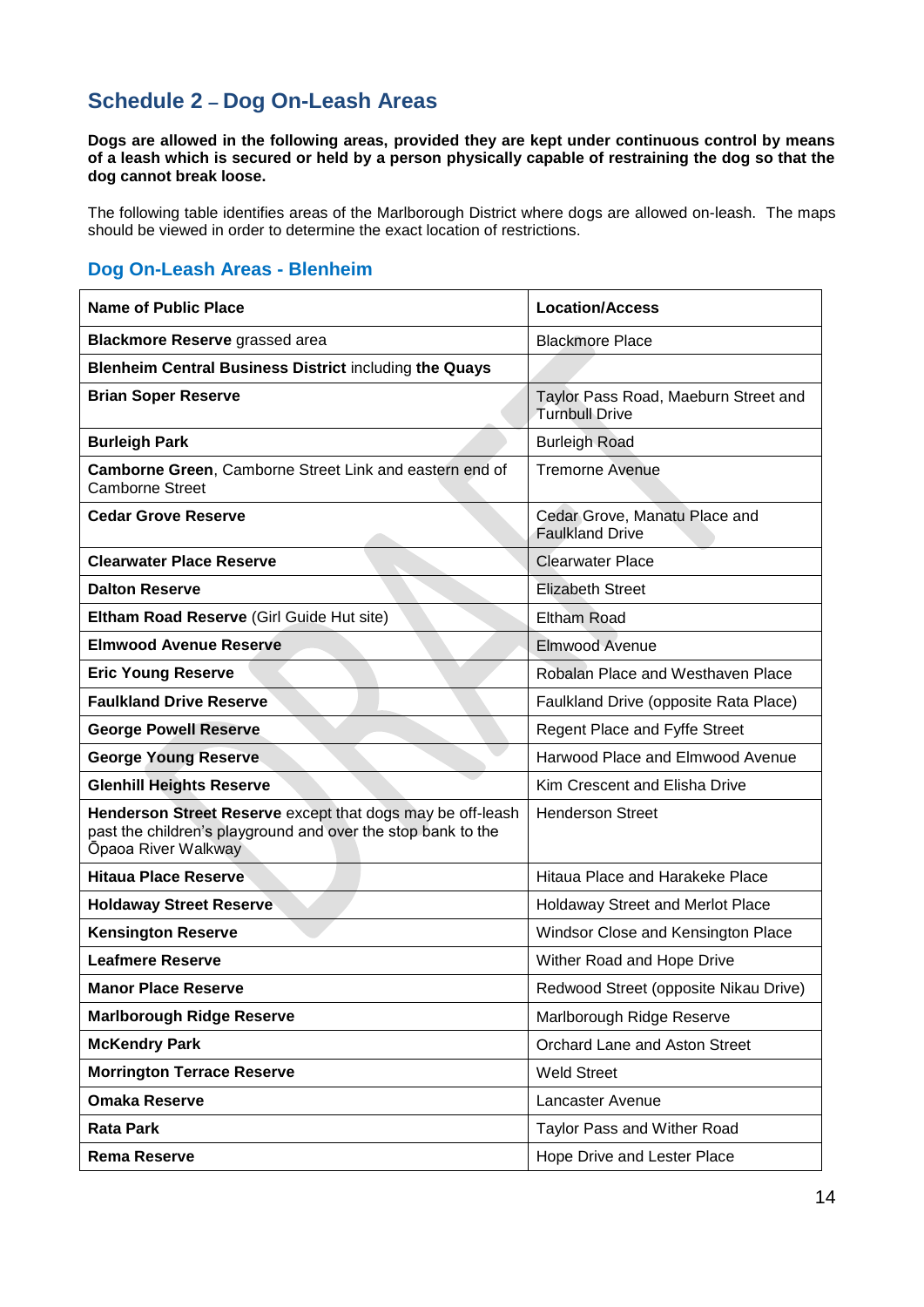| Name of Public Place                                                                                                                                                                                                                          | <b>Location/Access</b>                                                                                                                                                                                        |
|-----------------------------------------------------------------------------------------------------------------------------------------------------------------------------------------------------------------------------------------------|---------------------------------------------------------------------------------------------------------------------------------------------------------------------------------------------------------------|
| <b>Riverside Park</b> from the Hutcheson Street Bridge to the<br>confluence with the Opaoa River (north side) and from the<br>Hutcheson Street Bridge to Stuart Street (south side)                                                           | Stuart Street, Opaoa Street, Auckland<br>Street, Park Terrace, Snowden<br>Crescent, Horton Street, Hutcheson<br>Street, Sinclair Street, Leeds Quay,<br>High Street, Symon Street and Alfred<br><b>Street</b> |
| <b>Rose Manor Reserve</b>                                                                                                                                                                                                                     | <b>Rembrandt Drive</b>                                                                                                                                                                                        |
| <b>Rutledge Reserve</b>                                                                                                                                                                                                                       | Rutledge Drive and Magnolia Drive                                                                                                                                                                             |
| <b>Snowden Crescent Reserve</b>                                                                                                                                                                                                               | <b>Snowden Crescent</b>                                                                                                                                                                                       |
| <b>Springlands Green</b>                                                                                                                                                                                                                      | Middle Renwick and Battys Roads                                                                                                                                                                               |
| <b>Taylor River:</b>                                                                                                                                                                                                                          |                                                                                                                                                                                                               |
| Along the true right bank (Blenheim town centre side) of<br>the river, from the Burleigh Bridge to the Stuart Street;<br>and                                                                                                                  |                                                                                                                                                                                                               |
| Along the true left bank of the river from Doctors Creek<br>to the confluence of the Opaoa and Taylor Rivers.                                                                                                                                 |                                                                                                                                                                                                               |
| Taylor Dam including the forest area south of the locked gates                                                                                                                                                                                | <b>Taylor Pass Road</b>                                                                                                                                                                                       |
| <b>Waterlea Racecourse</b>                                                                                                                                                                                                                    | Linton Street and McLaughlan Street                                                                                                                                                                           |
| Whitehead Park - dogs allowed on the formed pathway on the<br>eastern boundary and solely to access Sutherland Stream<br>walkway. A direct route must be taken and the dog and<br>person responsible for the dog cannot stop within the park. | <b>Brooklyn Reserve</b>                                                                                                                                                                                       |
| <b>Yee Reserve</b>                                                                                                                                                                                                                            | Hutcheson Street over the road from<br>Landsdowne Park                                                                                                                                                        |

# **Dog On-Leash Areas - Picton, Waikawa and Koromiko**

| Name of Public Place                                                                                                                                             | <b>Location/Access</b>                                                                                         |
|------------------------------------------------------------------------------------------------------------------------------------------------------------------|----------------------------------------------------------------------------------------------------------------|
| <b>Bobs Bay Reserve</b>                                                                                                                                          | Beach and Waikawa Roads                                                                                        |
| <b>Picton Central Business District, town Basin and</b><br>Fisherman's Reserve - includes car parks                                                              | Multiple access points including Picton<br>Marina (Coathanger Bridge), Waikawa<br>Road and surrounding streets |
| <b>Essons Valley Tracks - Humphries Dam and Barnes Dam</b><br>Tracks                                                                                             | Garden Terrace                                                                                                 |
| <b>Scotland Street Reserve</b>                                                                                                                                   | <b>Scotland Street</b>                                                                                         |
| <b>Shelly Beach Reserve</b> - the formed road leading to the Bobs<br>Bay Track and in the area north of the Queen Charlotte Yacht<br>Cub including on the beach. | Access from Picton Marina entrance,<br>Waikawa Road                                                            |
| Note: dogs are prohibited in the reserve south of the Queen<br>Charlotte Yacht Club including on the grassed area and<br>adjacent beach.                         |                                                                                                                |
| <b>Tirohanga Track</b>                                                                                                                                           | Newgate Street and Garden Terrace                                                                              |
| Victoria Domain on roadways and formed shared walking and<br>biking tracks.                                                                                      |                                                                                                                |
| Note: dogs are prohibited from the mountain bike tracks and<br>the balance of the domain.                                                                        |                                                                                                                |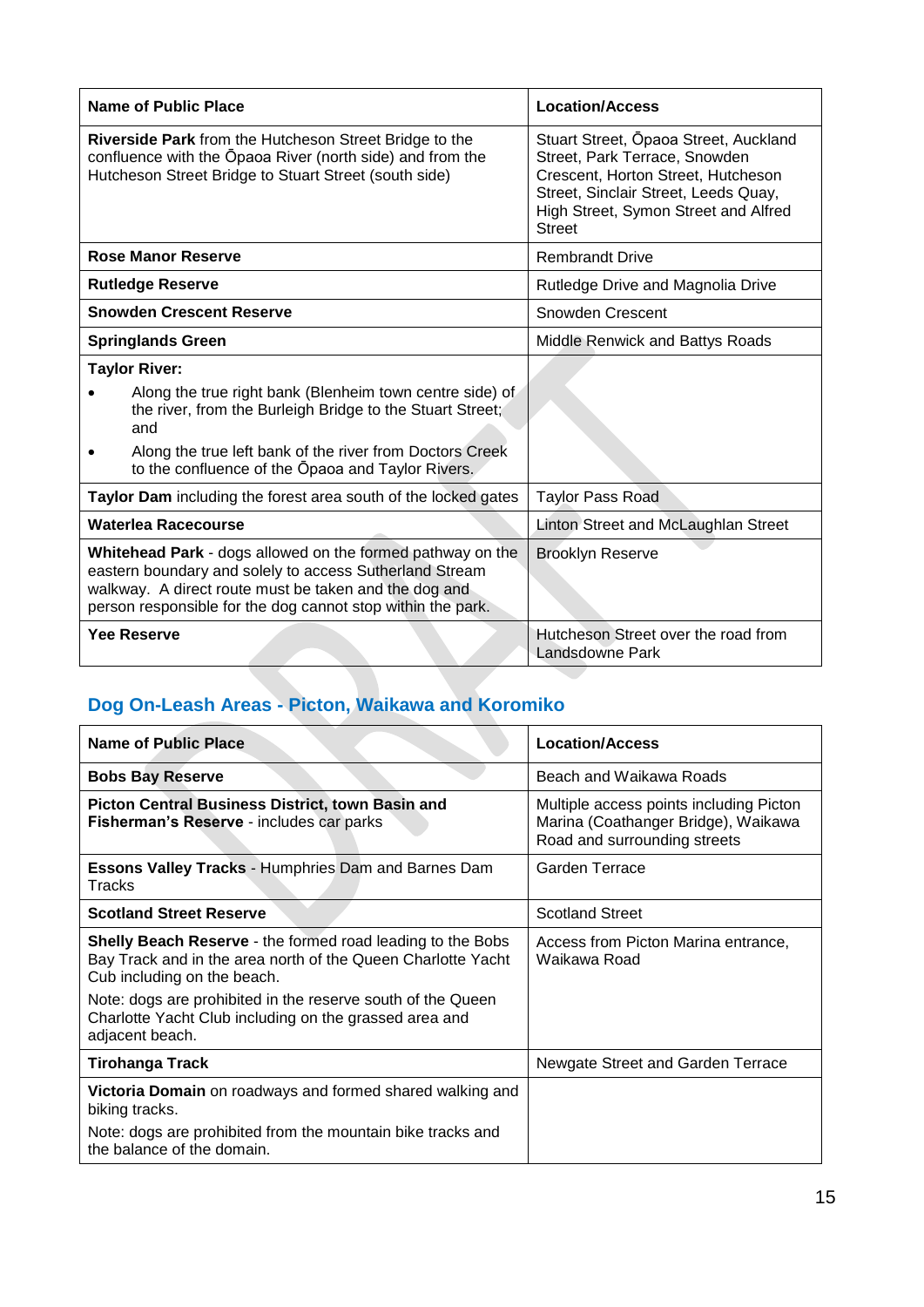| Name of Public Place                                                                     | <b>Location/Access</b>         |
|------------------------------------------------------------------------------------------|--------------------------------|
| Waikawa Bay Foreshore Reserve - only to access jetties and<br>boat launching facilities. |                                |
| Note: dogs are prohibited in the grassed area, playground and<br>adjacent beach.         |                                |
| Waikawa Stream Picnic Area                                                               | Waikawa and Boons Valley Roads |

# **Dog On-Leash Areas - Marlborough Sounds and Havelock**

| Name of Public Place                              | <b>Location/Access</b>                                 |
|---------------------------------------------------|--------------------------------------------------------|
| <b>Bay of Many Coves Reserve</b>                  | Arthurs Bay, Queen Charlotte Sound                     |
| <b>Cissy Bay Reserve</b>                          | Cissy Bay Road, Cissy Bay, Pelorus<br>Sound            |
| Double Bay Reserve from Moetapu Road to the beach | Moetapu Road, Double Bay, Kenepuru<br>Sound            |
| <b>Havelock Camping Ground</b>                    | 24 Inglis Street, Havelock                             |
| <b>Havelock Quay Picnic Area</b>                  | Havelock Quay, Havelock                                |
| <b>Kenepuru Head Reserve</b>                      | Kenepuru Road, Kenepuru Sound                          |
| <b>Log Wharf Reserve</b>                          | State Highway 6, Havelock (opposite<br>Old Coach Road) |
| Maraetai Bay Esplanade Reserve                    | Maraetai Bay, Queen Charlotte Sound                    |
| <b>Moetapu Bay Reserve</b>                        | Moetapu Bay Road, Moetapu Bay,<br><b>Mahau Sound</b>   |
| <b>Ohingaroa Bay Reserve</b>                      | Kenepuru Road, Kenepuru Sound                          |
| <b>Okiwi Bay Esplanade Reserves</b>               | Okiwi Bay, Croiselles Harbour                          |
| <b>Sandy Bay Reserve</b>                          | Sandy Bay, Kenepuru Sound                              |
| <b>Tunnicliffe Reserve</b>                        | Okiwi Bay, Croiselles Harbour                          |
| <b>Waterfall Track</b>                            | Havelock                                               |
| <b>Whatanihi Bay Reserve</b>                      | Whatanihi Bay, Mahau Sound                             |
| Whangataura Bay Esplanade Reserve                 | Whangataura Bay, Port Underwood                        |
| <b>Whenuanui Bay Esplanade Reserve</b>            | Whenuanui Bay, Queen Charlotte<br>Sound                |

# **Dog On-Leash Areas - Rai Valley**

| Name of Public Place         | <b>Location/Access</b>               |
|------------------------------|--------------------------------------|
| <b>Alfred Stream Reserve</b> | State Highway 6                      |
| <b>Brown River Reserve</b>   | State Highway 6 and French Pass Road |
| <b>Rai Stream Reserve</b>    | <b>Bryants Road</b>                  |

# **Dog On-Leash Areas - Renwick**

| Name of Public Place | <b>Location/Access</b>           |
|----------------------|----------------------------------|
| Kowhai Drive Reserve | Kowhai Drive and Chante Crescent |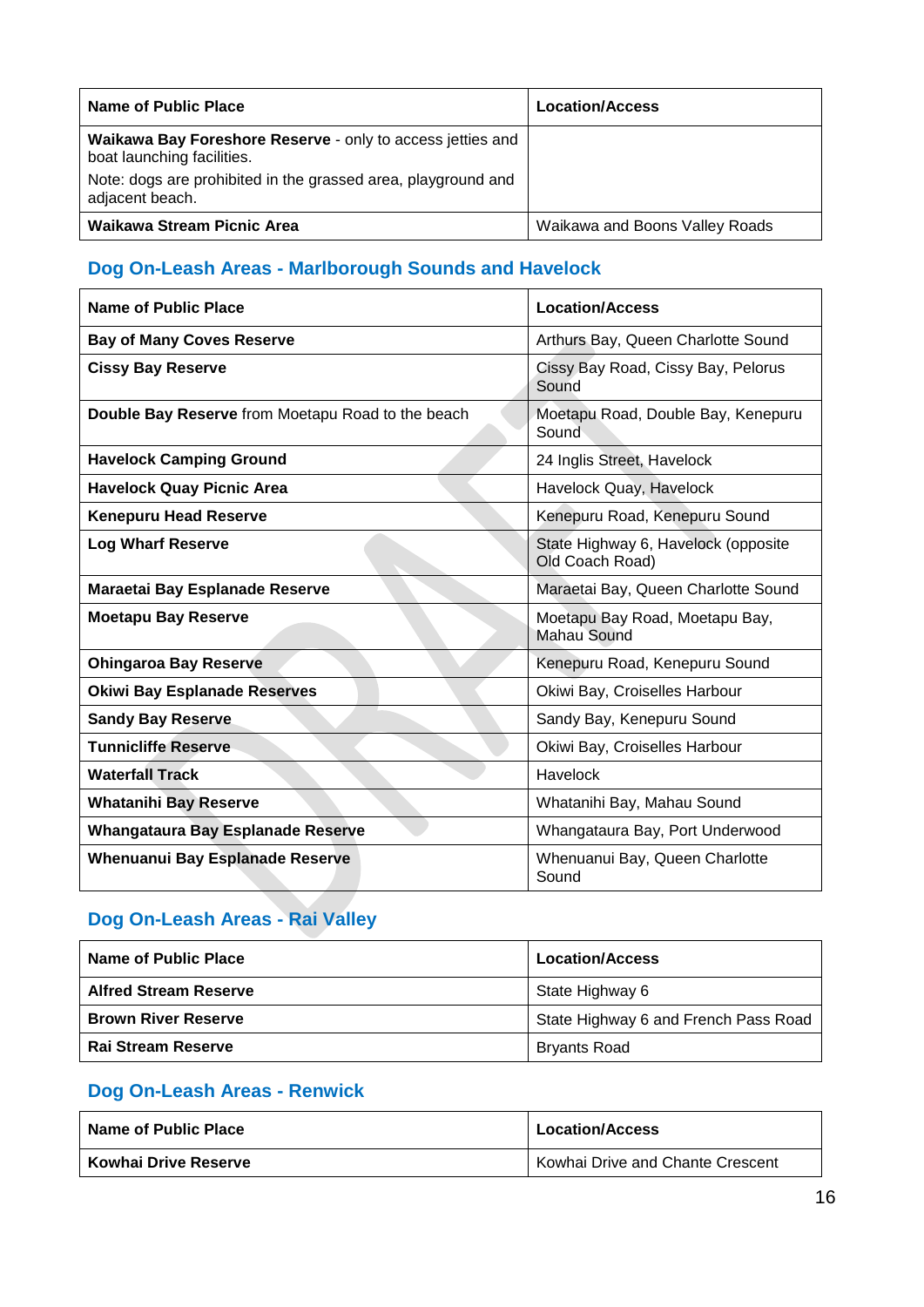| <b>Rousehill Reserve</b> | Kirk Street, Rushleigh Crescent and |
|--------------------------|-------------------------------------|
|                          | <b>Alison Crescent</b>              |

# **Dog On-Leash Areas - Seddon, Ward and Awatere Valley**

| Name of Public Place        | <b>Location/Access</b>                     |
|-----------------------------|--------------------------------------------|
| <b>Fearon Reserve</b>       | Fearon Street, Seddon                      |
| <b>Mills Street Reserve</b> | State Highway 1, Seddon                    |
| <b>Newcombe Street Berm</b> | Newcombe Street and Marama Road,<br>Seddon |
| <b>Ward Domain</b>          | State Highway 1, Ward                      |

# **Dog On-Leash Areas - Spring Creek, Grovetown and Rapaura**

| <b>Name of Public Place</b>             | <b>Location/Access</b>                                                                                                                                    |
|-----------------------------------------|-----------------------------------------------------------------------------------------------------------------------------------------------------------|
| <b>Ferry Bridge Picnic Area</b>         | Wairau Bar Road and Bothams Bend<br>Road, Spring Creek                                                                                                    |
| <b>Grovetown Lagoon Reserves</b>        | Steam Wharf Road, Grovetown                                                                                                                               |
| <b>Grovetown Reserve</b>                | Vickerman Street, Grovetown                                                                                                                               |
| Kahikatea Reserve                       | State Highway 1, Spring Creek                                                                                                                             |
| <b>Upper Spring Creek Lions Reserve</b> | Rapaura Road, Spring Creek (the<br>grassed area alongside Rapaura Road,<br>beside Spring Creek from State<br>Highway 1 to Spring Creek Camping<br>Ground) |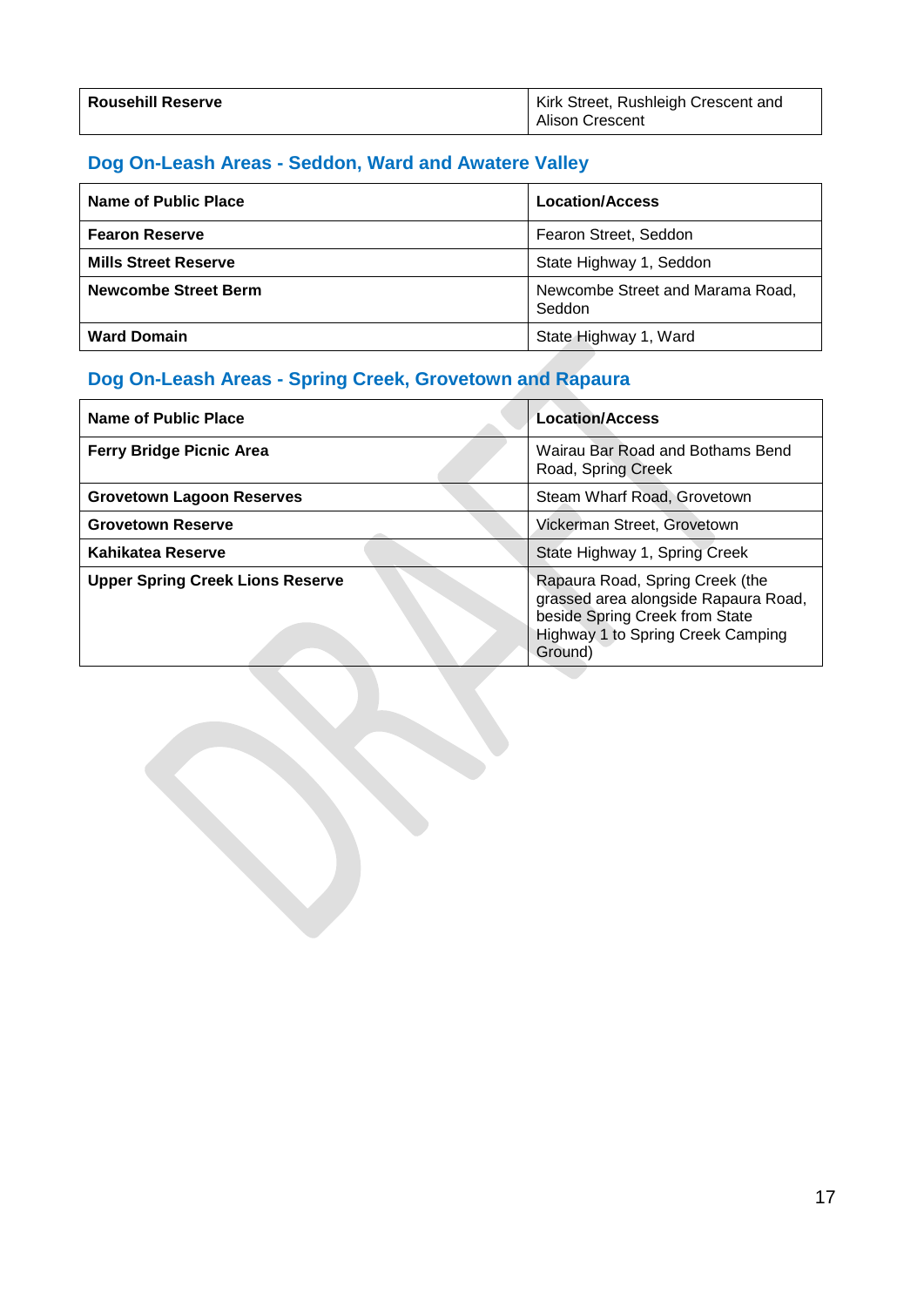## **Schedule 3 – Dog Off-Leash Areas**

**Dog are permitted off-leash in the following areas, provided they are under control at all times, and the person responsible for the dog has a bag to immediately remove fouling and a leash with them.** 

#### **District Wide**

All beaches with the exception of those areas specifically identified as Dog Prohibited or Dog On-Leash Areas, the foreshore of Maud Island and Stephens Island (Takapourewa) Picton Foreshore and Shelly Beach south of the yacht club car park and any lands administered by the Department of Conservations (unless Department of Conservation authorisation is provided in relation to land administered by it).

All river berms owned or administered by Council except those areas specifically identified as Dog Prohibited Areas or Dog On-Leash areas.

The following table identifies exercise areas of the Marlborough District where dogs are allowed off-leash. The maps should be viewed in order to determine the exact location of restrictions.

#### **Dog Off-Leash Areas - Blenheim**

| Name of Public Place                                                                                                            | <b>Location/Access</b>                                                                                           |
|---------------------------------------------------------------------------------------------------------------------------------|------------------------------------------------------------------------------------------------------------------|
| <b>Ching Park</b>                                                                                                               | <b>Endeavour Street</b>                                                                                          |
| <b>Dillons Point River Reserve</b>                                                                                              | Dillons Point Road, behind the Nelson<br>Street roundabout                                                       |
| Harling Park and walkway to Elmwood Avenue except the<br>Fenced Japanese Gardens where dogs are prohibited                      | Howick Road                                                                                                      |
| Marshall Place Reserve including the riverside area                                                                             | <b>Marshall Place</b>                                                                                            |
| <b>Murphys Reserve</b>                                                                                                          | Horne Place and Kingwell Drive                                                                                   |
| <b>Fultons Creek Reserve</b>                                                                                                    | <b>Kingwell Drive</b>                                                                                            |
| Henderson Street Reserve except that dogs must be<br>on-leash in the area going past the children's playground                  | Henderson Street and Harakeke Place                                                                              |
| <b>Opaoa Walkway Reserve</b>                                                                                                    | Access from Ching Park and Henderson<br><b>Street Reserve</b>                                                    |
| <b>Sheps Park</b>                                                                                                               | Severne Street                                                                                                   |
| <b>Sutherland Stream Reserve - south of Whitehead Park to the</b><br>Wither Hills Redwood Street car park                       | Brooklyn, Elisha and Glenhill Drives,<br>Hospital and Wither Roads, Brilyn<br><b>Crescent and Redwood Street</b> |
| <b>Taylor River:</b>                                                                                                            |                                                                                                                  |
| Along the true right bank (Blenheim town centre side) of<br>the Taylor River from the Taylor Dam to the Burleigh<br>Bridge; and |                                                                                                                  |
| Along the true left bank (west side) of the river from<br>Meadowbank Road to the Doctors Creek Bridge.                          |                                                                                                                  |

#### **Dog Off-Leash Areas - Picton, Waikawa and Koromiko**

| Name of Public Place                                                           | <b>Location/Access</b>                                          |
|--------------------------------------------------------------------------------|-----------------------------------------------------------------|
| Auckland Street Reserve except dogs are prohibited on the<br>Picton Skate Park | Auckland and Scotland Streets, Wairau<br>Road and Heather Place |
| <b>Beach Road Reserve</b>                                                      | Beach and Waikawa Roads                                         |